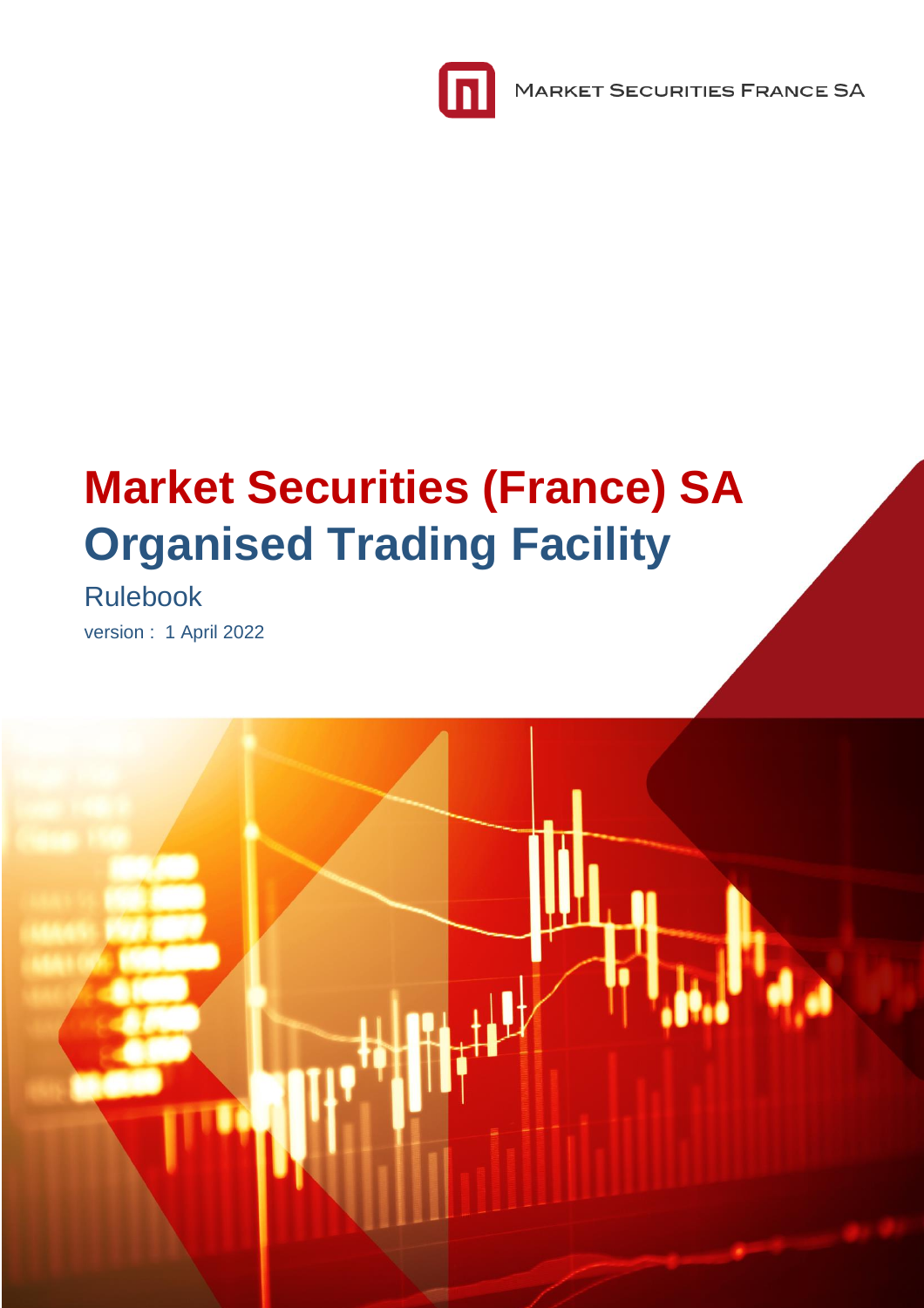## **Contents**

| 1               | Overview <b>Overview COVER COVER COVER COVERENT COVERENT COVERENT COVERENT COVERENT COVERENT COVERENT COVERENT COVERENT COVERENT COVERENT COVERENT COVERENT COVERENT COVERENT COVERENT COVERENT COVERENT COVERENT COVERENT COV</b>  | 3              |
|-----------------|-------------------------------------------------------------------------------------------------------------------------------------------------------------------------------------------------------------------------------------|----------------|
| $\overline{2}$  |                                                                                                                                                                                                                                     | $\overline{3}$ |
| $\overline{3}$  | Definitions and Interpretation <b>Example 2014</b>                                                                                                                                                                                  | 4              |
| $\overline{4}$  | Eligibility and Access <b>Eligibility</b> and Access <b>Access Eligibility</b> and Access <b>Access Eligibility</b> and <b>Access Eligibility Access Eligibility Access Eligibility Access Eligibility Access Eligibility</b>       | 8              |
| $\overline{5}$  | Application Procedure <b>Application</b> Procedure                                                                                                                                                                                  | 9              |
| $\underline{6}$ | Client Obligations <b>Client Obligations</b>                                                                                                                                                                                        | 9              |
| $\overline{I}$  | Suspension or Termination<br>Suspension or Termination                                                                                                                                                                              | <u> 10</u>     |
| <u>8</u>        | Execution on the MS France OTF                                                                                                                                                                                                      | 11             |
| 9               | Financial Instruments <b>Example 2014</b> The Research Annual Annual Annual Annual Annual Annual Annual Annual Annual Annual Annual Annual Annual Annual Annual Annual Annual Annual Annual Annual Annual Annual Annual Annual Annu | <u>13</u>      |
| <u>10</u>       | <b>Trading Rules and Fair and Orderly Trading</b>                                                                                                                                                                                   | 14             |
| 11              | Conduct Obligations <b>Conduct Obligations</b>                                                                                                                                                                                      | <u>15</u>      |
| 12              | Monitoring and Surveillance                                                                                                                                                                                                         | 15             |
| 13              | Error Trades Policy <b>Example 2018</b>                                                                                                                                                                                             | <u>17</u>      |
| 14              | <b>Transparency and Transaction Reporting</b>                                                                                                                                                                                       | <u>18</u>      |
| 15              | <b>Transparency Waivers and Deferrals</b>                                                                                                                                                                                           | <u>18</u>      |
| 16              | <b>OTF Data and Information</b>                                                                                                                                                                                                     | <u> 19</u>     |
| 17              | Settlement Arrangements <b>Settlement</b> Arrangements                                                                                                                                                                              | <u>19</u>      |
| <u>18</u>       | <b>Market Segment Rules - Hybrid Segment</b>                                                                                                                                                                                        | 21             |
| 19              | Dues, Fees and charges <b>Example 20</b> Fees and charges                                                                                                                                                                           | 25             |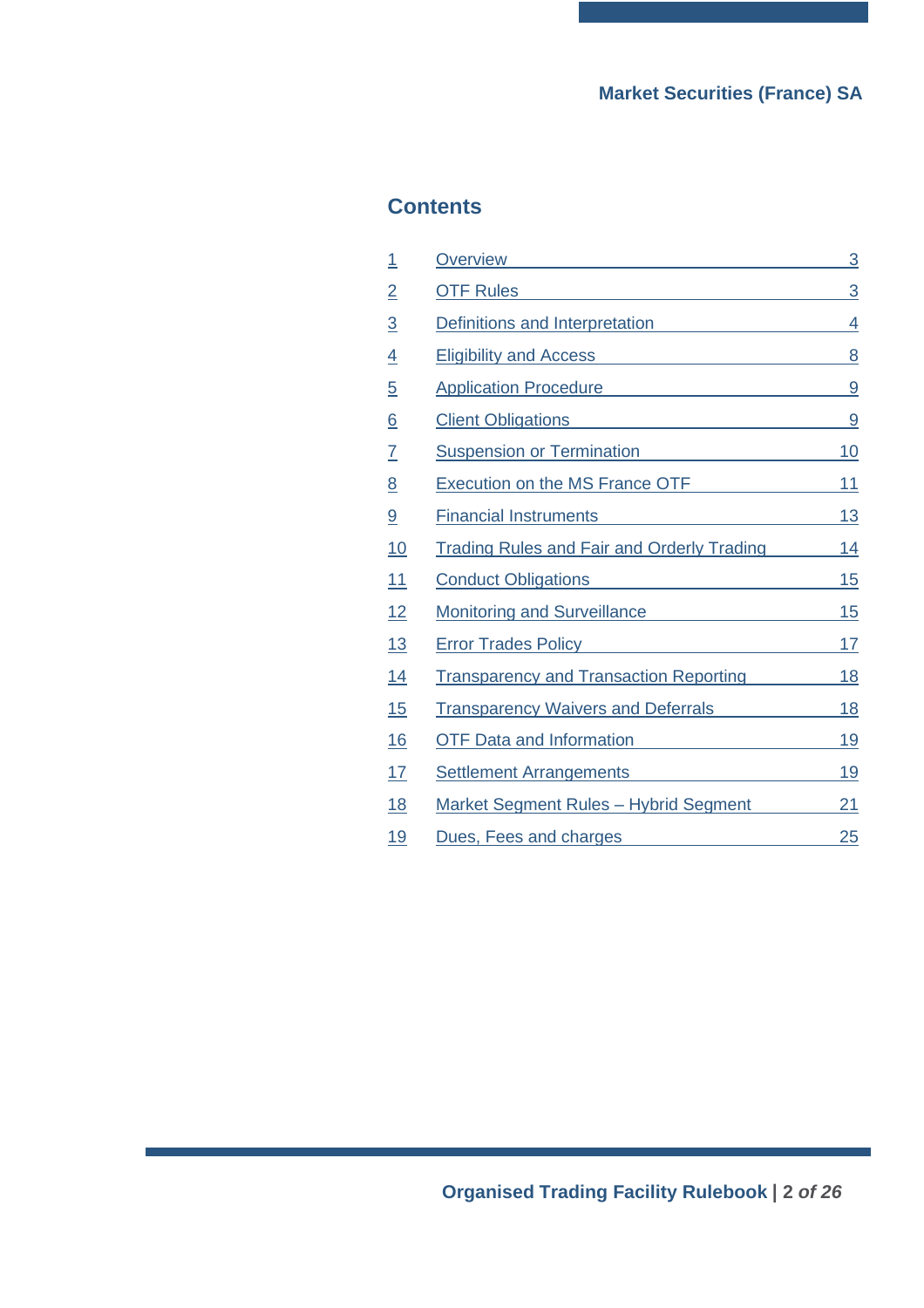# <span id="page-2-0"></span>**1 Overview**

- 1.1 The Market Securities (France) SA Organised Trading Facility ("**MS France OTF**") is an organised trading facility as defined by article L. 425-1 of *Code monétaire et financier* (the "**FMC**").
- 1.2 Market Securities (France) SA ("**MS France**") is the operator of the MS France OTF and is registered and authorised in France as an investment firm within the meaning of Directive 2014/65/UE ("**MiFID II**") by the *Autorité de contrôle prudentiel et de resolution* ("**ACPR**").
- 1.3 MS France OTF was authorised by the *Autorité des Marchés Financiers* ("**AMF**") on 19th of March 2019.
- 1.4 These Rules "MS France OTF's Rulebook" was approved by the AMF on 19<sup>th</sup> of March 2019.
- 1.5 The MS France OTF consists of one or more Market Segments, each with defined Trading Systems and rules for Transactions in "**Instruments**") to be Arranged and Executed.
- 1.6 The scope of Instruments made available for trading on the MS France OTF is set out in Section [18](#page-20-0) (Market Segment Rules) of these Rules.
- 1.7 MS France OTF is operated separately and independently from any Affiliate including any organised trading facility operated by any Affiliate. An Order introduced by an Affiliate can be Arranged and Executed within MS France OTF only if that Affiliate has retracted the order from their organised trading facility.
- 1.8 Updated versions of the MS France OTF 's Rulebook and other Organised Trading Facility's documentation and policies can be found online at: www.market-securities.fr

# <span id="page-2-1"></span>**2 OTF Rules**

- <span id="page-2-2"></span>2.1 These are the Rules of the MS France OTF which comprise generic rules as well as specific rules that are applicable to each Market Segment ("**Market Segment Rules**"). The Market Segment Rules are set out in Section [18](#page-20-0) of these Rules.
- <span id="page-2-3"></span>2.2 In the event of any conflict or inconsistency between the generic rules and the Market Segment Rules, the Market Segment Rules shall take precedence. Together, the Rules and Market Segment Rules (as amended from time to time) are referred to as the **OTF Rules**.
- 2.3 MS France may issue a Market Notice, operational procedures and information amending or supplementing the OTF Rules from time to time. The OTF Rules and any substantial amendment to the Rules within the meaning of Article 8 of Commission Implementing Regulation (EU) 2016/824 of 25 May 2016 are subject to the approval of the AMF.
- 2.4 The OTF Rules form part of the contractual arrangements between MS France and the Client. The Rules supplement the Terms of Business. In the event of a conflict between the provisions of the Terms of Business and the OTF Rules, the OTF Rules shall prevail.
- 2.5 To the extent that any Rule, sentence or any part of the Rules is void, voidable or unenforceable, this shall not affect the validity of any other Rule.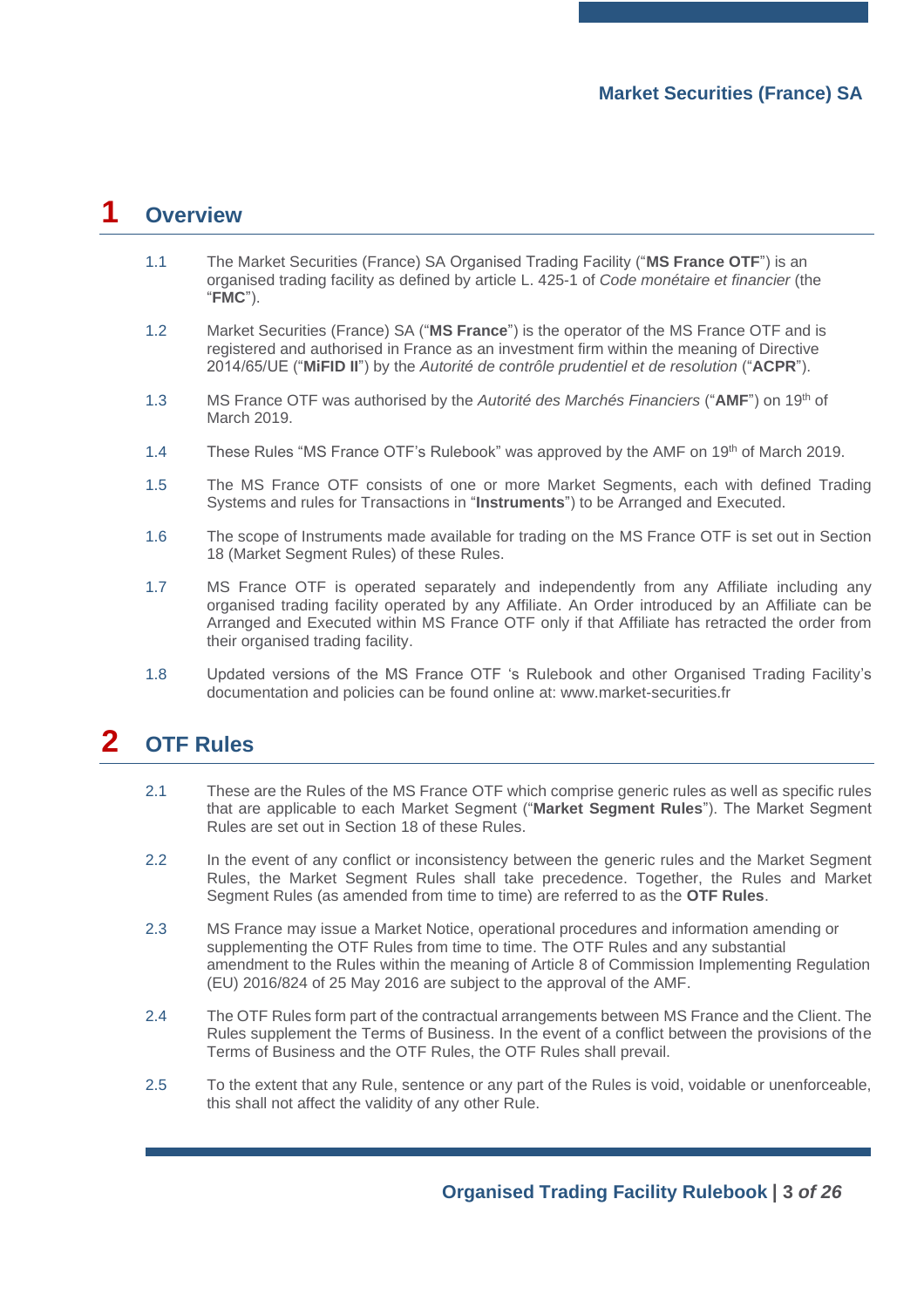- 2.6 The rights and remedies, powers and privileges contained in the Rules are cumulative and not exclusive of any rights or remedies provided for by law. No failure to exercise or delay in exercising the same shall operate as a waiver thereof, nor shall any single or partial exercise thereof preclude any other or further exercise thereof.
- 2.7 These OTF Rules set out the terms and conditions that apply to each Client's access to the MS France OTF and the exercise of Trading Privileges on one or more Market Segments. A Client or Responsible Person may only exercise Trading Privileges on the Market Segments for which it has been granted access from time to time. The ability of a Client or Responsible Person to access the MS France OTF does not of itself constitute membership of, nor does it confer rights of participation in, the MS France OTF.
- 2.8 A Client or Responsible Person shall comply with the OTF Rules and conduct all activity in relation to the MS France OTF in a manner consistent with the OTF Rules. Compliance with the OTF Rules is a condition for access to Trading Privileges. Acceptance of the OTF Rules and agreement to comply with the OTF Rules shall be deemed to be communicated each time such services are requested by a Client or Responsible Person. OTF Rules are published on the Website of MS France.
- 2.9 Trading Privileges are granted exclusively to a Client or Responsible Person and each Client acknowledges and agrees that it will take full responsibility for its access to, or use of the MS France OTF, and compliance with these OTF Rules.
- 2.10 These OTF Rules, their execution and any other obligation arising out of or in connection with them shall be governed by and be construed in accordance with the laws of France regardless of the laws that would otherwise apply under applicable choice-of-law principles.
- 2.11 The courts of Paris in France shall have exclusive jurisdiction to determine any dispute with respect to any matter arising under or in connection with the operation of MS France or the OTF Rules.
- 2.12 In the event that a Client or Responsible Person has a complaint in relation to the service provided by MS France, the Client or Responsible Person shall inform in writing MS France who will assess whether the complaint is consistent and will raise the matter to MS France's management staff as appropriate.

Complaints should be addressed to this address:

Market Securities (France) SA 25 rue Balzac 75008 Paris [or by email to: compliance@market-securities.com]

## <span id="page-3-0"></span>**3 Definitions and Interpretation**

In these Rules, the following terms shall have the following meanings:

**ACPR** means the *Autorité de Contrôle Prudentiel et de Résolution*;

**Affiliate** means with respect to an undertaking, any other undertaking which directly or indirectly, controls, is controlled by, or is under common control with that undertaking within the meaning

**Organised Trading Facility Rulebook | 4** *of 26*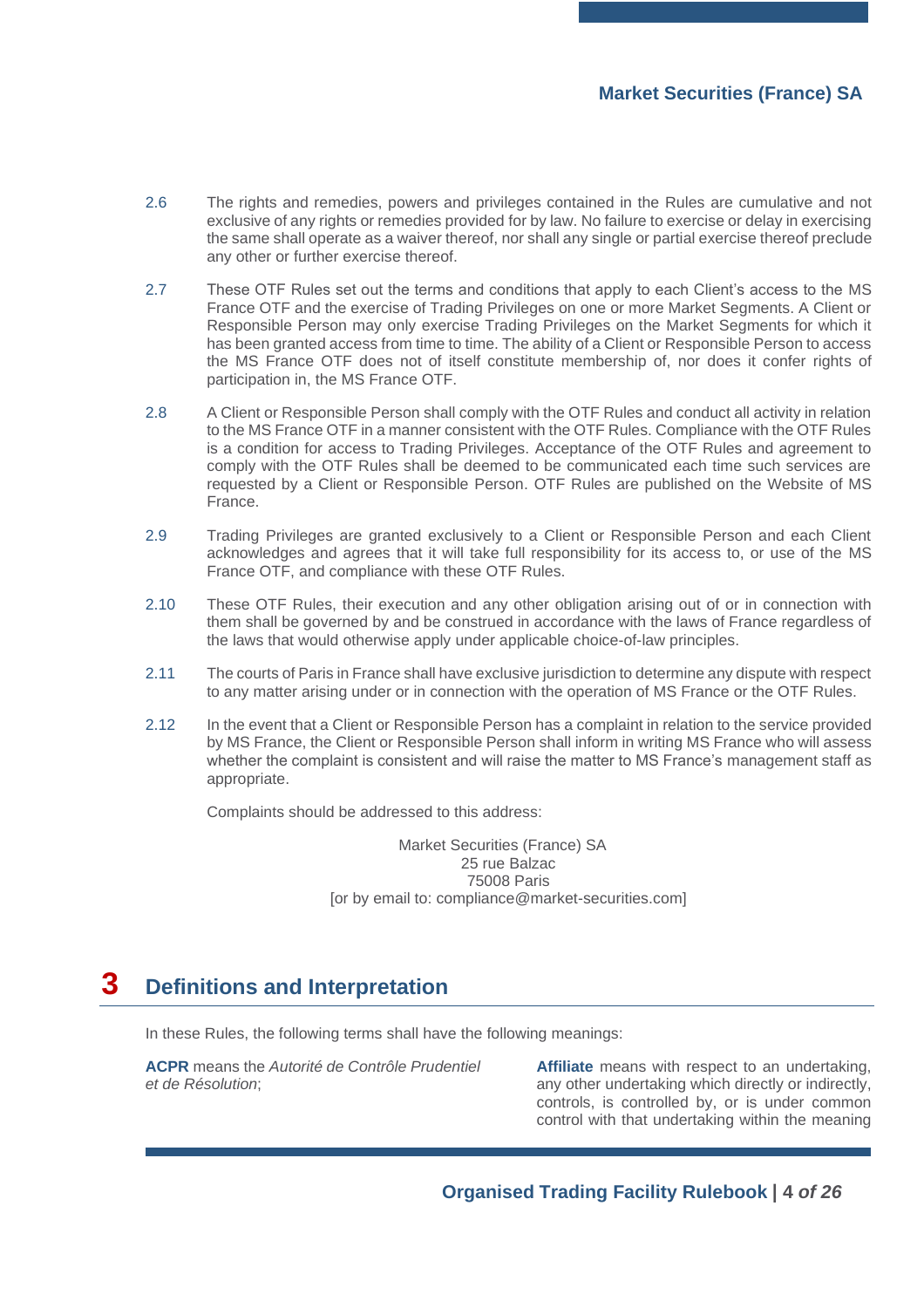of Article L. 233-3 of the French Commercial code;

**Affirmation Hub** means a third-party service designated by MS France to route Transactions to a Clearing House and which may provide Clients with the opportunity to affirm Transactions;

**Algorithmic trading** means algorithmic trading within the meaning of article 4(1) (39) of MiFID II;

**AMF** means the *Autorité des Marchés Financiers* and any successor thereto;

**APA** means "Approved Publication Arrangements" as defined in Article 4 (52) of MiFID II;

**API** means "Application Programming interface";

**Applicable Law** means, with respect to any Person, any statute, law, regulation, rule or guidance of any Regulatory Authority applicable to such Person, including, but not limited to, RGAMF and, to the extent applicable to such Person, similar foreign laws or regulations as amended from time to time;

**ARM** means "Approved Reporting Mechanism" as defined in Article 4 (54) of MiFID II;

**Arrange** means the bringing together of buying and selling interests on the MS France OTF;

**Business Day** means any day on which the OTF or a Market Segment is open for trading;

**CCP** means an approved central counterparty clearing house which provides clearing and settlement in relation to transactions in Financial Instruments;

**Cleared Instrument** means an instrument that Clients intend to submit to a Clearing House for clearing;

**Clearing House** means a financial institution in accordance with Article L. 440-1 of the FMC which provides clearing and settlement services in relation to transactions in financial instruments;

**Client** means a person qualifying either as a Professional Client or an Eligible Counterparty as defined by MiFID II that has entered into the OTF Rules with MS France and is approved to participate in the OTF, meeting the Eligibility criteria and having completed all the admission requirements;

**Committee** means the Membership and Rules Committee responsible for certain matters within the OTF including, but not limited to, maintenance of the OTF rulebook, deciding which instruments should be admitted to trading, halting trading or suspending instruments, and issuing Market Notices and investigations;

**Confirmation** means a record of the terms of a Transaction as required by Applicable Law;

**CTP** means "Consolidated Tape Provider" as defined in Article 4 (53) of MiFID II;

**Deferral** means approval granted to MS France by the AMF authorising deferred publication of Post-Trade Data in accordance with Article 11 of MiFIR and Article 532-4 of RGAMF;

**EEA** means European Economic Area.

**Eligibility criteria** means the criteria that determine eligibility to be a Client and access the MS France OTF;

**Emergency** means any occurrence which, in the reasonable opinion of the Committee, requires immediate action, including but not limited to: any potential market abuse or otherwise abusive behaviour; any circumstances which may materially affect the performance of any Instrument, including failure of the payment system or bankruptcy or insolvency of any other Person; any action taken by any Regulatory Authority or any other market, facility or system which may have a direct impact on trading on the OTF or clearing or settlement of an Instrument; and any other circumstance which may have a severe, adverse effect upon the functioning of the business or the OTF;

**Error Trade** means a transaction executed at a price which is substantially different from the prevailing market price for the Instrument and which appears to have been entered in error; or a transaction executed in a size, volume or notional amount which is substantially different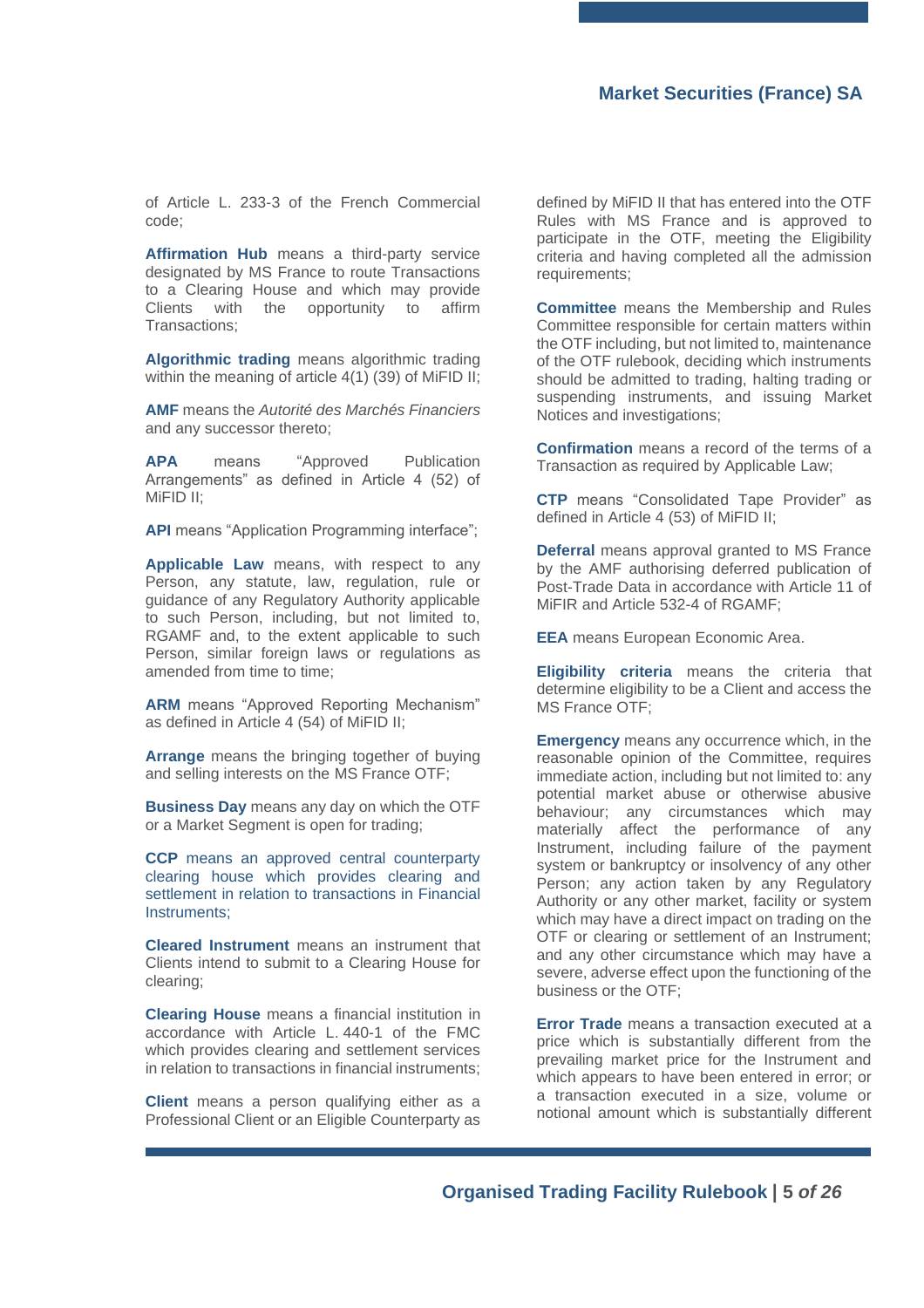from the normal market size for the Instrument and which appears to have been entered in error; or a transaction executed on other terms which appears to have been undertaken in error or otherwise detrimental to a fair and orderly market.

**Execute** means the act of concluding a Transaction;

**Financial Instrument** means financial instruments pursuant to Annex I Section C of MiFID II.

**GUI** means "Graphic User Interface";

**Indication of Interest 'IOI'** means a Trade Request that does not include all the necessary information to execute the Transaction on the OTF;

**Insolvency** means, in respect of a Person, any proceedings mentioned in book VI of the French Commercial code or the equivalent under any law applicable to a Person including (i) that an order is made by a court of competent jurisdiction, or a resolution is passed, for the liquidation, bankruptcy or administration of the Person or a notice of appointment of a bankruptcy trustee or administrator of the Person is filed with a court of competent jurisdiction; (ii) the appointment of a manager, receiver, administrative receiver, administrator, trustee or other similar officer of the Person or in respect of any part or any of its assets; (iii) the Person convenes a meeting of its creditors generally or makes or proposes any arrangement or composition with, or any assignment for the benefit of, its creditors generally (otherwise than in the course of a reorganisation or restructuring previously approved in writing by the Person); (iv) the Person is unable to pay its debts as they become due or admits in writing its inability to pay its debts as they are due; (v) a petition is presented for the winding up of the Person , provided that Insolvency shall not be deemed to have occurred due to the filing of a winding-up petition which is discharged, stayed or dismissed within thirty (30) days of commencement; or (vi) any action occurs in respect of the Person in any jurisdiction which is analogous to any of those set out in subparagraphs (i) through (v);

**Instrument** means a Financial Instrument or any other instrument, asset or contract made available for trading on the MS France OTF;.

**MS France** means Market Securities France, a Société Anonyme with its registered office at 25 rue Balzac 75008 Paris with company registration number 844 845 750;

**Market Abuse** means Market Abuse Regulation or Regulation (EU) No 596/2014 of the European Parliament and the Council of 16 April 2014 on market abuse;

**Market Notice** means a communication described as such and published on the Website and/or issued by MS France;

**Market Segment** has the meaning given to it in Rule [2.1;](#page-2-2)

**Market Segment Rules** has the meaning given to it in Rule [2.2;](#page-2-3)

**Matched Principal Trading** means matched principal trading within the meaning of Article 4(1) (38) of MiFID II;

**MiFID II** means the Directive no 2014/65/UE of the European Parliament and of the Council of 15 May 2014 on markets in financial instruments amending Directives 2002/92/EC and Directive 2011/61/EU of the European Parliament and of the Council, together with ancillary legislation, rules and binding technical standards;

**MiFIR** means Regulation (EU) no 600/2014 of the European Parliament and of the Council of 15 May 2014 on markets in financial instruments and amending Regulation (EU) No 648/2012;

**Order** means a Trade Request with all transaction components included and that the Client wishes to execute a Transaction on the OTF (including, without limitation, actionable indications of interest 'IOI' within the meaning of MiFID II);

**OTF** means a discretionary electronic, voice and other trading system for the trading of financial instruments that constitutes an "organised trading facility" as defined in Article  $4(1)$  (15) of MiFID II and the operation of which is subject to regulation by the AMF;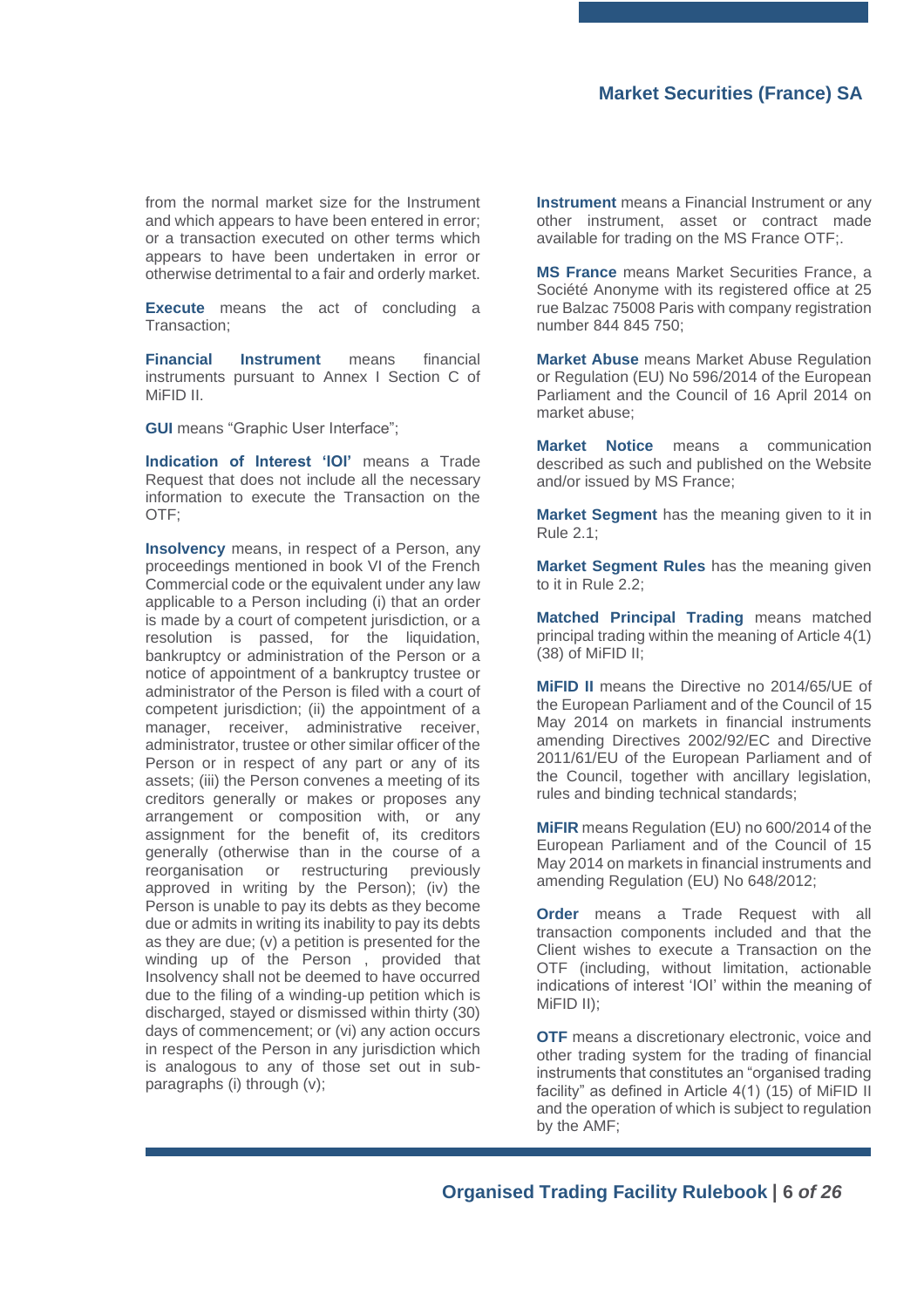**OTF Data** means all data relating to trade requests, IOIs, orders, transactions, prices and volumes displayed on, generated by or derived from the OTF; together Pre- and Post- Trade Data;

**OTF Rules** has the meaning given to it in Rule [2.2;](#page-2-3)

**Person** means any natural person, association, partnership, limited liability company, joint venture, trust or corporation;

**Post-Trade Data** has the meaning given to it in Rule [14.1;](#page-17-2)

**Pre-Trade Data** has the meaning given to it in Rule [14.2;](#page-17-3)

**Regulatory Authority** means any domestic or foreign government (or political subdivision), governmental or regulatory authority, agency, court, commission or other governmental or regulatory entity with authority or jurisdiction over the trading of, or Persons engaged in the trading of, Instruments made available for trading on the OTF;

**Responsible Person** means any individual that acts on a Client's behalf with respect to activities and conduct on the OTF;

**RGAMF** means the *Règlement Général* of the AMF;

**Rule** means a rule of the OTF Rules;

**Settlement Rules** means the rules issued by the MS France OTF pertaining to the settlement of transactions;

**Settlement System** means the settlement systems through which transactions are to be settled in accordance with Directive 98/26/EC of 19 May 1998 on settlement finality in payment and securities settlement systems;

**Static Data** means the information and documentation required for each Client and Responsible Person including express consent form, client sensitive data, eligible counterparty data, standard settlement instructions and other information required from time to time;

**Terms of Business** means MS France's Terms of Business (available at**[,https://market](https://market-securities.com/regulatory/regulatory-msf/)[securities.com/regulatory/regulatory-msf/](https://market-securities.com/regulatory/regulatory-msf/)**) as amended from time to time;

**Trade Request** means a buying or selling interest communicated by a Client or Responsible Person in the form of an Order or an IOI;

**Trading Privileges** means the privileges granted to a Client or Responsible Person to access the MS France OTF for the purpose of submitting Trade Requests in respect of Instruments made available on one of more Market Segments;

**Trading System** means a system through which Trade Requests can be submitted, Arranged or Executed on a Market segment;

**Transaction** means the conclusion of a contract in an Instrument on the MS France OTF;

**Transaction Reporting** means the obligations described in Article 26 of MiFIR;

**Transparency Waiver** means a waiver granted to MS France by the AMF, in accordance with Article 9 of MiFIR and Article 532-3 of RGAMF as specified in Section [15;](#page-17-1)

**Website** means MS France's website **[https://market](https://market-securities.com/regulatory/regulatory-msf/)[securities.com/regulatory/regulatory-msf/](https://market-securities.com/regulatory/regulatory-msf/)**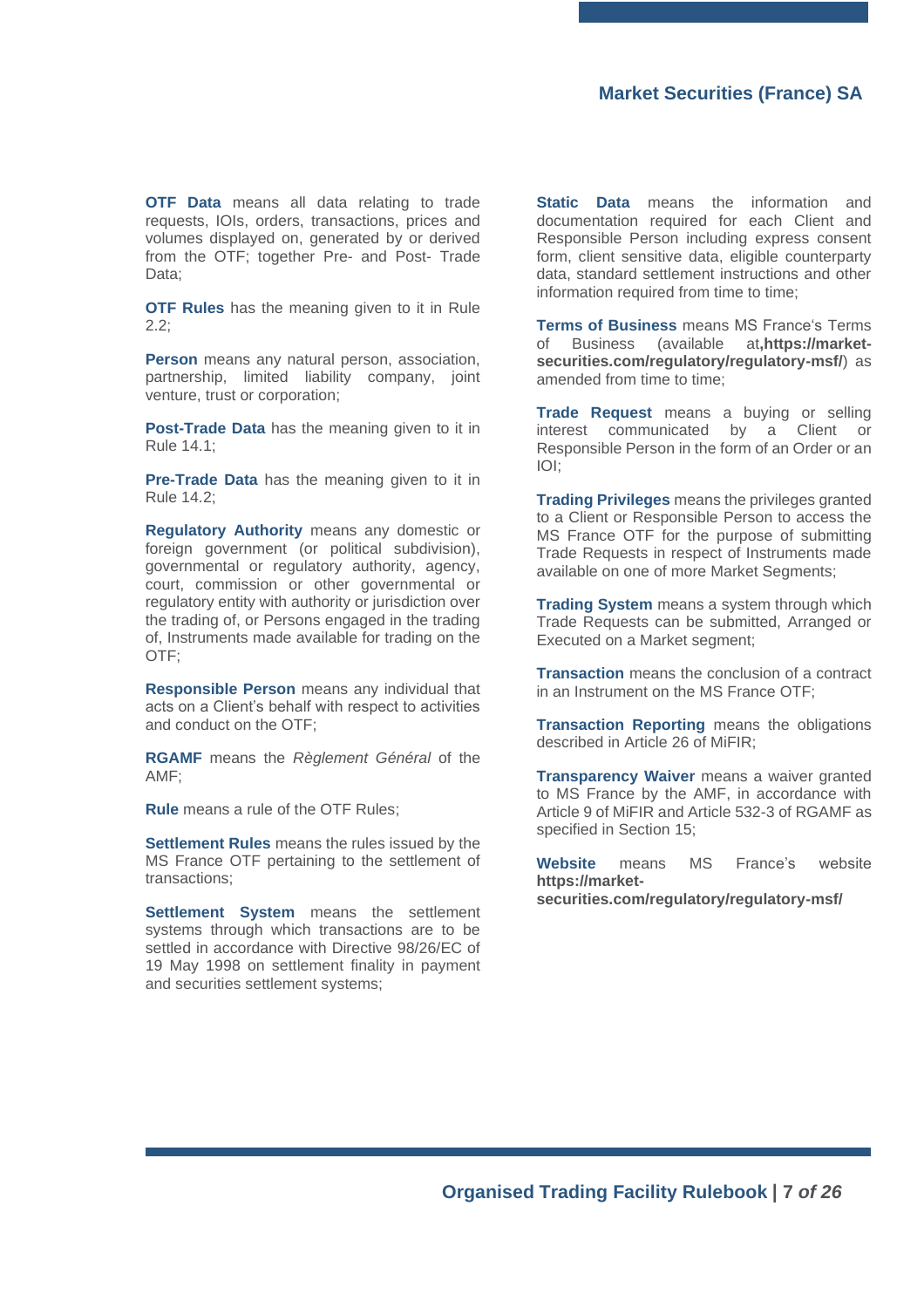## <span id="page-7-0"></span>**4 Eligibility and Access**

- 4.1 To be eligible to use the Market Securities France (MS France) OTF Clients must be accepted as such and must not be a natural person or a retail client (as defined in Article 4(1) (12) of MiFID II). MS France must further be satisfied that Clients have met and will continue to meet the following requirements:
	- (a) Clients are either:
		- (i) an EEA-regulated investment firm or credit institution (each as defined in MiFID II); or
		- (ii) regulated entities outside the EEA which authorisation is equivalent in MS France reasonable view, to that of EEA regulated investment firm or credit institution (each as defined in MiFID II).

And:

- (b) Clients are fit and proper to use the MS France OTF, with adequate organisational arrangements in place and a sufficient level of trading ability and competence;
- (c) have agreed to comply, and will continue to comply, with the OTF Rules, the Terms of Business and Applicable Law when using the MS France OTF and otherwise in connection with it;
- (d) have the legal capacity to trade in Instruments on the MS France OTF;
- (e) have the financial resources sufficient to support the trading activity undertaken;
- (f) have appropriate arrangements for the orderly settlement of transactions in OTF instruments;
- (g) have all registrations, authorisations, approvals and/or consents required by Applicable Law in connection with trading in Instruments;
- (h) have designated one or more Responsible Persons;
- (i) Responsible Persons have adequate experience, knowledge and competence to transact in Instruments;
- (j) meet the onboarding requirements for connection to the relevant Market Segment;
- (k) have adequate internal controls that are reasonably designed to promote fair and orderly trading on the MS France OTF, minimise trading errors, preserve the integrity and stability of the MS France OTF and prevent breaches of the Rules and of Applicable Law; and
- (l) agree to meet such other criteria as we may reasonably specify from time to time.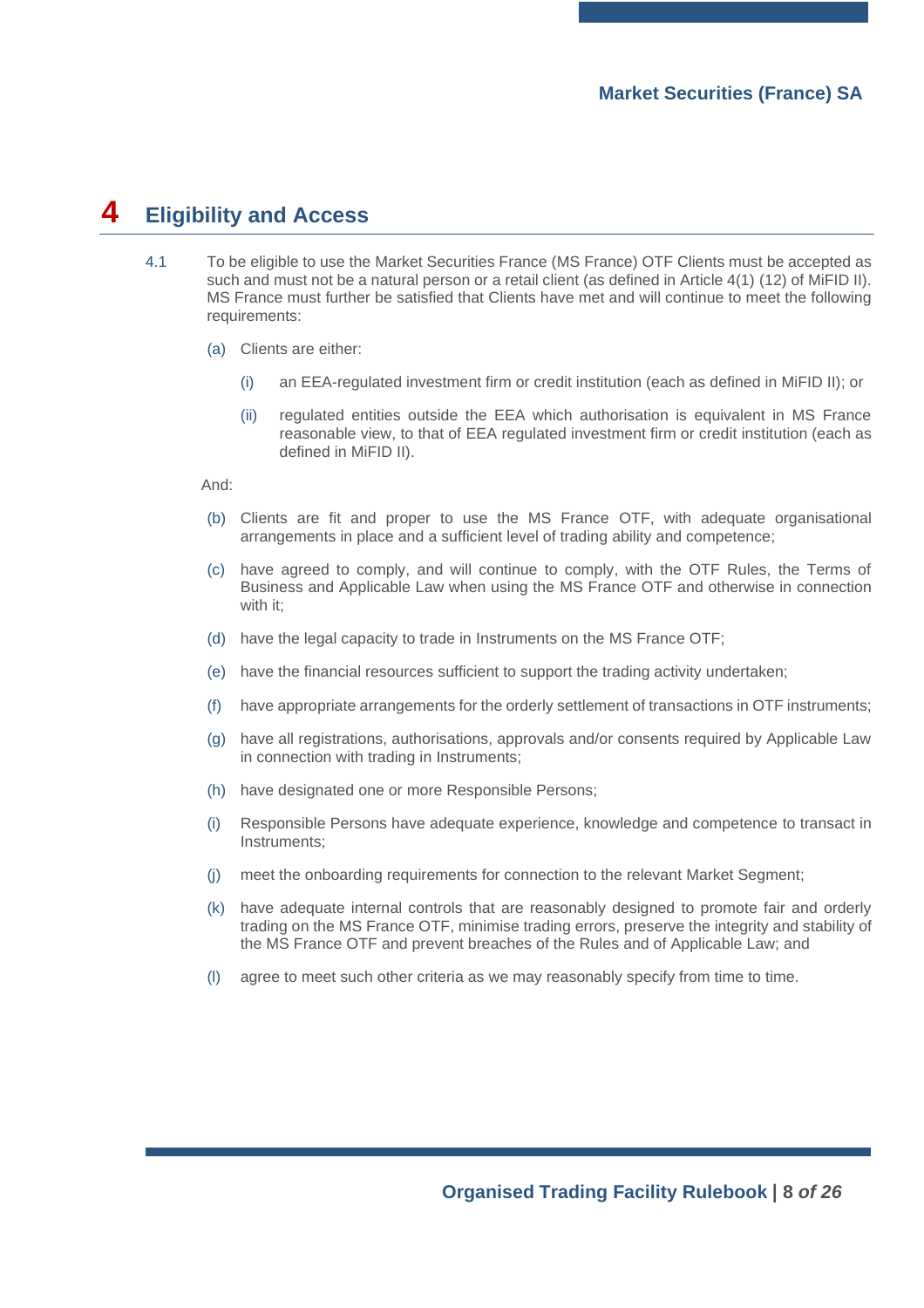## <span id="page-8-0"></span>**5 Application Procedure**

- 5.1 Applications for admission to participate on the MS France OTF shall be made through the completion of the MS France OTF application pack.
- 5.2 The application pack, which incorporates supporting documentation, is available upon request from onboarding@market-securities.com.
- 5.3 The MS France OTF application pack includes the requirement to provide certain express consents required under MiFID II, to identify all Responsible Persons and to provide certain data to facilitate trade execution, confirmation and settlement.

## <span id="page-8-1"></span>**6 Client Obligations**

- 6.1 Clients will be responsible for all Orders and actions taken on their account by Client's Responsible Persons or any other officer, employee or agent of the Client possessing a valid access permission that would allow such person to submit an Order on to the MS France OTF.
- 6.2 Clients must at all times have adequate systems and controls intended to minimise the risk of error in relation to offers or bids submitted (including cancellations and modifications).
- 6.3 Clients shall ensure that only Client's Responsible Persons are able to access and use the MS France OTF. No Client shall allow unauthorised third parties to use a Trading System to access or access the MS France OTF for any purpose.
- 6.4 Clients are responsible for ensuring that their staff are adequately trained to use the MS France OTF, including all segments for which Responsible Persons have been granted Trading Privileges.
- 6.5 Subject to other provisions in this Rulebook, Clients are responsible for settling Transactions executed on the MS France OTF. In the event that such Transactions are in relation to Cleared Instruments, Clients shall be bound by the rules and procedures of the relevant Clearing House.
- 6.6 Clients must not, in respect of any of their business on the MS France OTF:
	- (a) commit any act or engage in any course of conduct which creates or is likely to create a false or misleading impression as to the market in, or the price of, any Financial Instrument; or
	- (b) do or engage in any act or course of conduct which is likely to harm the integrity or stability of a Trading System (including without limitation trading in a disruptive manner).
- 6.7 Clients must inform MS France, as soon as reasonably practicable, upon the occurrence of any of the following:
	- (a) becoming aware that they or any Responsible Persons are unable to comply with these Rules;
	- (b) the occurrence of any Insolvency relating to the Client;
	- (c) a material breach of these Rules; or
	- (d) ceasing to meet any of the Eligibility Criteria.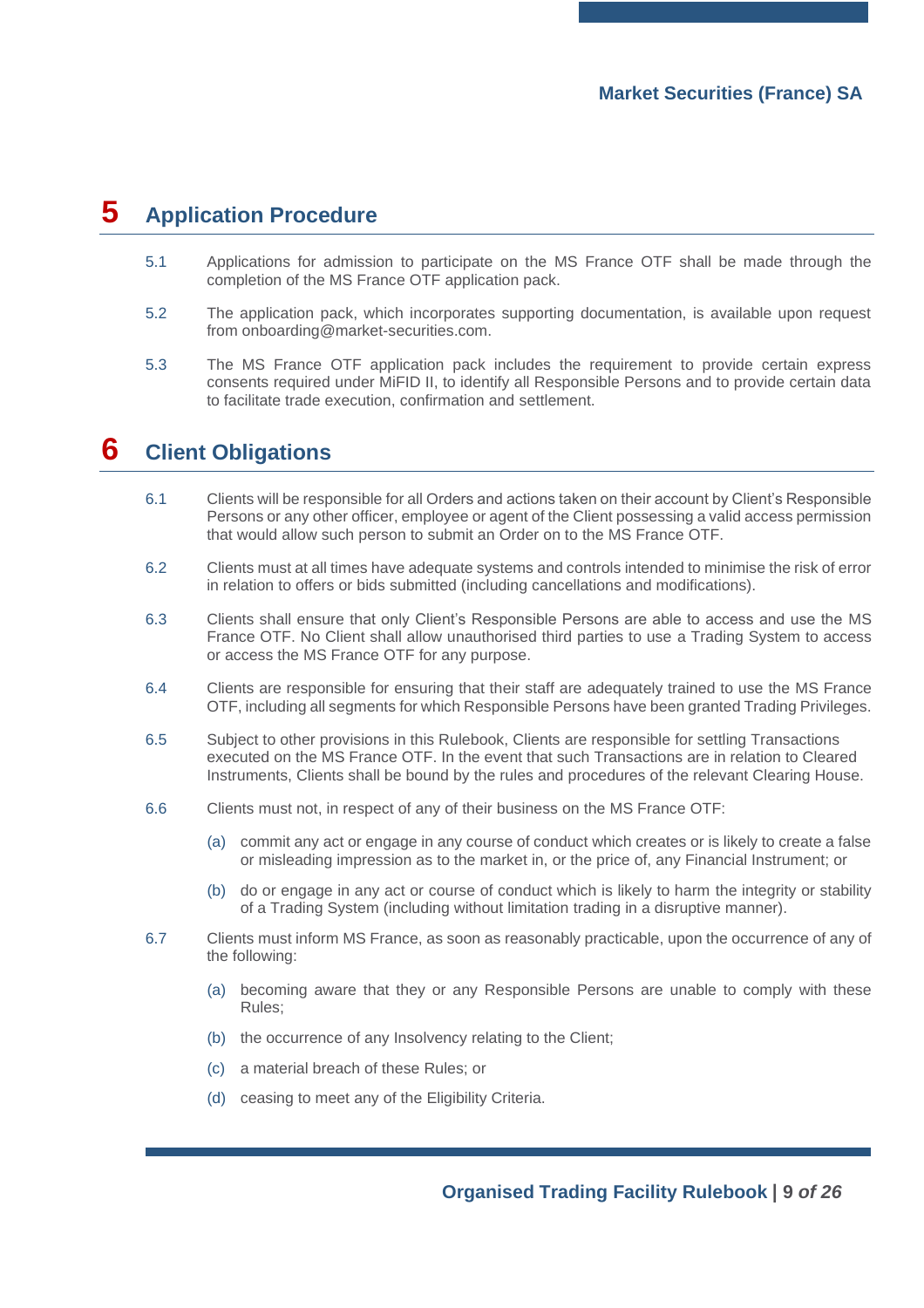- 6.8 Clients will synchronise the business clocks used to record the date and time of any reportable event in accordance with MiFID II.
- 6.9 Each Client will timestamp the Orders from the moment they place them on MS France OTF. If a Client receives Orders from an ordering third party, it still timestamp such Orders from their reception in accordance with Applicable Law.
- 6.10 Clients are responsible for retaining records of all Orders and Transactions entered into on the MS France OTF for a minimum of 5 years.
- 6.11 Clients must continue to meet the Eligibility Criteria at all times whilst a Client.
- 6.12 Each Client acknowledges that the OTF Rules constitute a framework agreement within the meaning of article 1111 of the French Civil code (*Code civil*). It acknowledges to be bound by these OTF Rules and by any decision of the Membership and Rules Committee or MS France OTF made pursuant to these Rules.
- 6.13 Each Client acknowledges and has full knowledge of the Applicable Law, including but not limited to the provisions of the FMC and the RGAMF, and agrees to be bound by its provisions, in particular those relating to organised trading facilities.

## <span id="page-9-0"></span>**7 Suspension or Termination**

- 7.1 MS France may, in its sole and absolute discretion, suspend, impose conditions on or terminate access the MS France OTF in the following circumstances:
	- (a) any Client or Responsible Persons is in breach of the Rules, the Terms of Business, or Applicable Law;
	- (b) failure to pay any dues, assessments or fees due to MS France within thirty (30) calendar days of the date of the applicable invoice;
	- (c) Insolvency;
	- (d) Failure to meet any of the Eligibility criteria for admission as a Client;
	- (e) in the event of an Emergency;
	- (f) where such action is, in MS France reasonable opinion, necessary to preserve the security or integrity of the MS France OTF and/or to protect its users; or
	- (g) for any other reason specified in these Rules.
- 7.2 Notice may be given to cease being a Client of the MS France OTF by giving not less than 5 business days' notice in writing.
- 7.3 From the time a Client's suspension or termination is effective:
	- (a) all rights and privileges terminate, including the ability of Clients Responsible Persons to access the MS France OTF;
	- (b) all unmatched Orders must immediately be withdrawn by Clients Responsible Persons
	- (c) Client will remain liable for: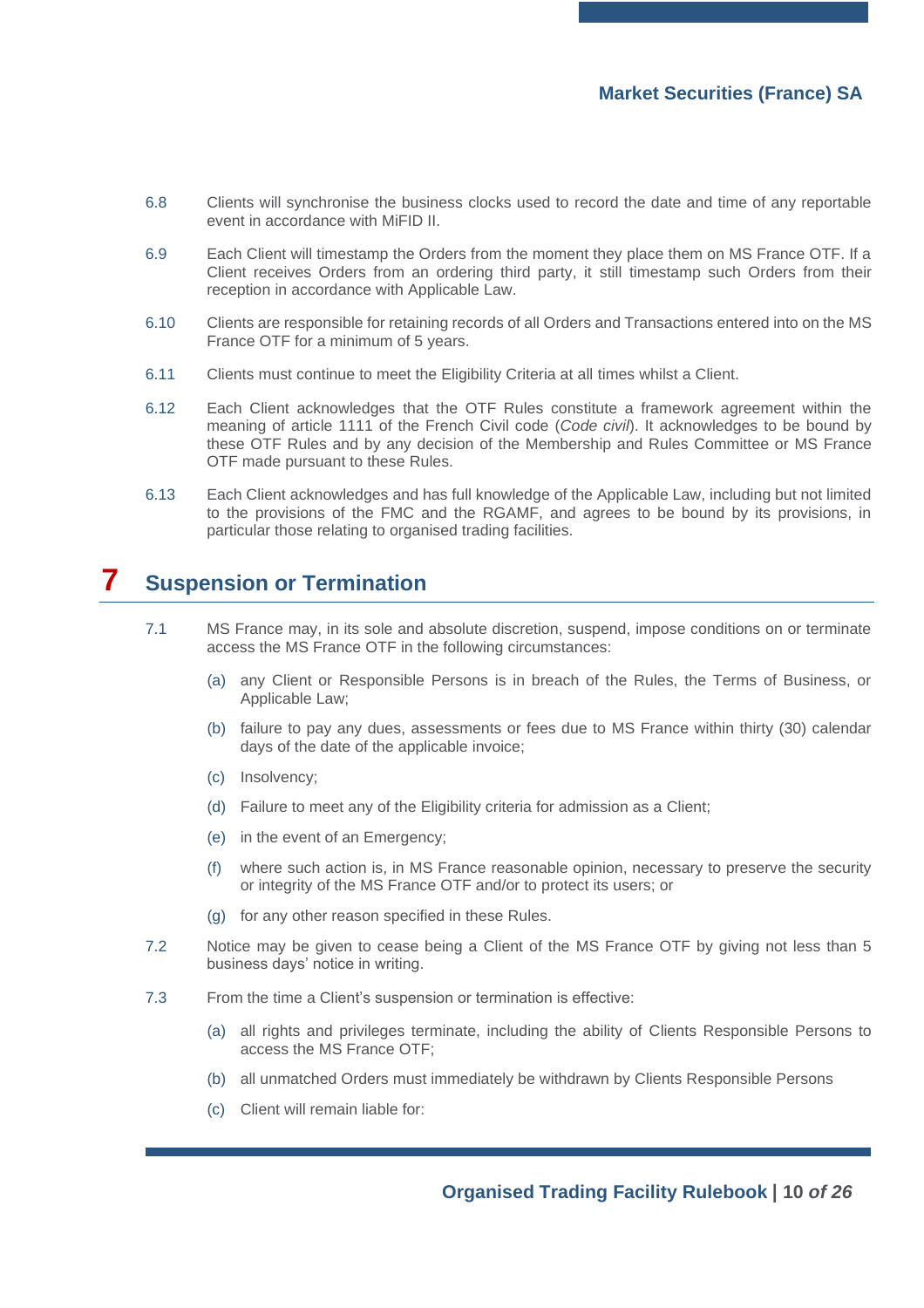- (i) any contractual obligations relating to any transactions in Instruments entered into by the Client Responsible Persons;
- (ii) the payment of any fees, costs, or charges incurred prior to such suspension or termination;
- (iii) acts and omissions made by the Client Responsible Persons; and
- (iv) compliance with any reasonable requests for information in relation to any period as a Client of the MS France OTF; and
- (d) any other consequences specified in these Rules may apply.

## <span id="page-10-0"></span>**8 Execution on the MS France OTF**

- <span id="page-10-1"></span>8.1 Trade Requests should be identifiable as either an Order or an IOI and may be submitted by:
	- (a) Voice to a broker; or
	- (b) Through a GUI or API.
- 8.2 When a Trade Request is submitted to buy or sell an Instrument, discretion will be exercised as to whether to execute some or all of it through the MS France OTF or by other means (Order Discretion), in accordance with the Order Execution Policy, which is published on the Website. However, if it is specified that the Trade Request should be executed through the MS France OTF, it will be treated as a specific instruction to do so. The OTF Rules apply where any Trade Request (or part thereof) is executed through the MS France OTF and from the point at which the Trade Request (or part thereof) is submitted to the MS France OTF. Otherwise, the Terms of Business apply.
- 8.3 Where a Trade Request is executed through the MS France OTF, discretion will be exercised by deciding whether, when and how much of the Order to match with another Order and on what terms at a given time (Execution Discretion). This discretion will be exercised on a case by case basis consistent with the MS France Order Execution Policy, including the trading interests in the system and the different execution mechanisms that are available. The execution mechanisms could include voice trading and/or use of an electronic system to enable the matching of Trade Requests. Clients agree to the exercise of discretion in accordance with the Order Execution Policy.
- 8.4 Discretion will also be exercised by deciding whether to retract or adjust some or all of an Order from the MS France OTF. MS France may review a trade based on its analysis of market conditions or upon a request for review by a Client. MS France may adjust trade prices or cancel trades when such action:
	- is necessary to mitigate market disruptive events caused by the improper or erroneous use of a Trading System or by system defects; or
	- if MS France determines that allowing the trade to stand as executed may have an adverse effect on the integrity of the market or to comply with Applicable Law or OTF Rules.
- 8.5 If discretion is applied in this way, these Rules will cease to apply once the Order has been withdrawn from the MS France OTF and MS France's Terms of Business will apply instead.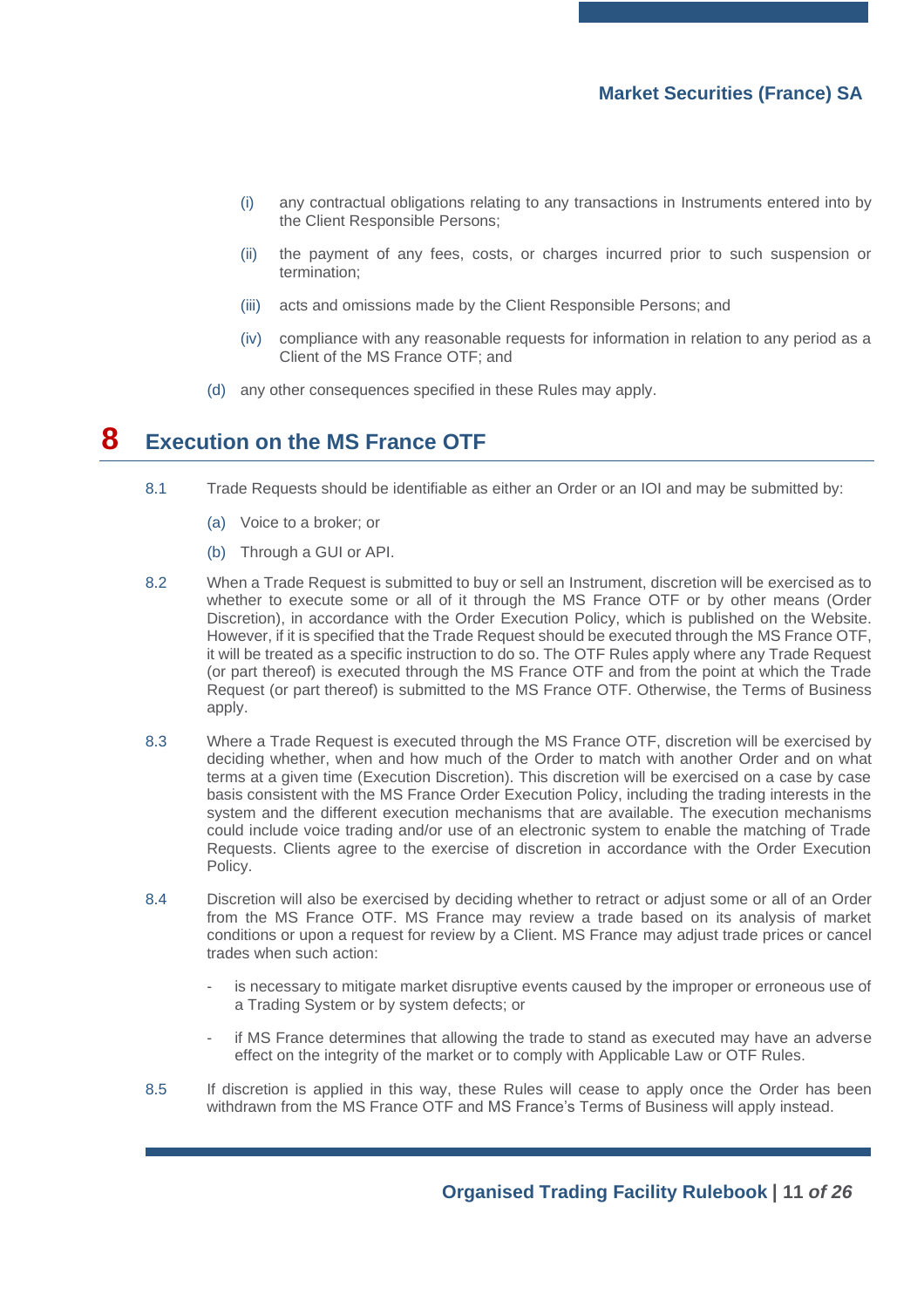- 8.6 Once an Order has been matched for a product that is subject to execution on a matched principal basis as defined in section 18, article 18.3, MS France will interpose itself in the trade. To this end, the execution of an Order results in two Transactions, (i) a Transaction between the seller of Instruments and MS France and (ii) a Transaction between the buyer of Instruments and MS France. Under matched principal trading neither Client's identity will be disclosed as MS France will act as counterparty to both. Clients consent to the execution of their Orders on a matched principal basis each time they access the MS France OTF, submit a Trade Request, or request services from MS France in relation to any product that is subject to execution on a matched principal basis as defined in section 18, article 18.3.
- 8.7 MS France's Affiliates may not enter into a Transaction with a Client on a matched principal trading basis.
- 8.8 Alternatively, once an Order has been matched for a product that is subject to execution on a Name Give-Up basis, MS France will affect a Transaction between two Clients so that each is party to the transaction has obligations to the other. Therefore, execution of the Order results in only one Transaction between both Clients (name give up). In this case, MS France or any of its Affiliate may act as agent for one or both Clients, binding one to another, but MS France or its Affiliate will not itself be party to the Transaction. The Clients shall bear the responsibility of settling the transaction between themselves. In this case, MS France will disclose Client details to one another. Clients consent to the execution of their Orders on a name give up basis each time they access the MS France OTF, submit a Trade Request, or request services from MS France in relation to any Instruments.
- 8.9 Clients are responsible for satisfying obligations under each Transaction entered into on the MS France OTF, including through any Responsible Persons. In addition, in relation to products that are subject to execution on a Name Give-Up Basis, a Client must, in respect of Relevant Transactions, settle all obligations in accordance with the settlement instructions and the settlement process for the relevant Market and all requirements of the relevant settlement facility.
- 8.10 Clients are responsible for compliance with all Applicable Laws in relation to Transactions entered into through the MS France OTF. Cash or Instruments will only be transferred to MS France that are due and payable and MS France will not hold any cash or Instruments in accordance with Applicable Law. Where Clients enter into a transaction with another Client, cash or other collateral will be transferred directly to the other Client or the bank or custody account specified.
- 8.11 Trade requests may be amended, cancelled or withdrawn using any of the submission methods set out in Rule [8.1,](#page-10-1) subject to the limitation that no Trade Request may be amended, cancelled or withdrawn if it has been Executed.
- 8.12 Trade Requests submitted through the Voice Order Book is matched and negotiated by the Responsible Person by opening a session on the OTF using a price. During the session, execution occurs at the time a buyer and seller agree on the quantity of their respective transaction (based on the price), such execution being indicated to the counterparties by communication of the Responsible Person. Each transaction entered into during the session will be confirmed and reported separately. The session will end when, to the extent possible, all buying and selling interest at the price have been filled. Any unfilled bid or offer at the price at the end of the session will be treated by the Responsible Person as arresting bid or offer depending on the instruction of the Client.
- 8.13 Trade Requests submitted through the Hybrid Order Book is matched and negotiated by the OTF Operator based on parameter matching. At a certain matching threshold when Trade Requests are matched, a bilateral negotiate terms and price of the structure will take place until the term are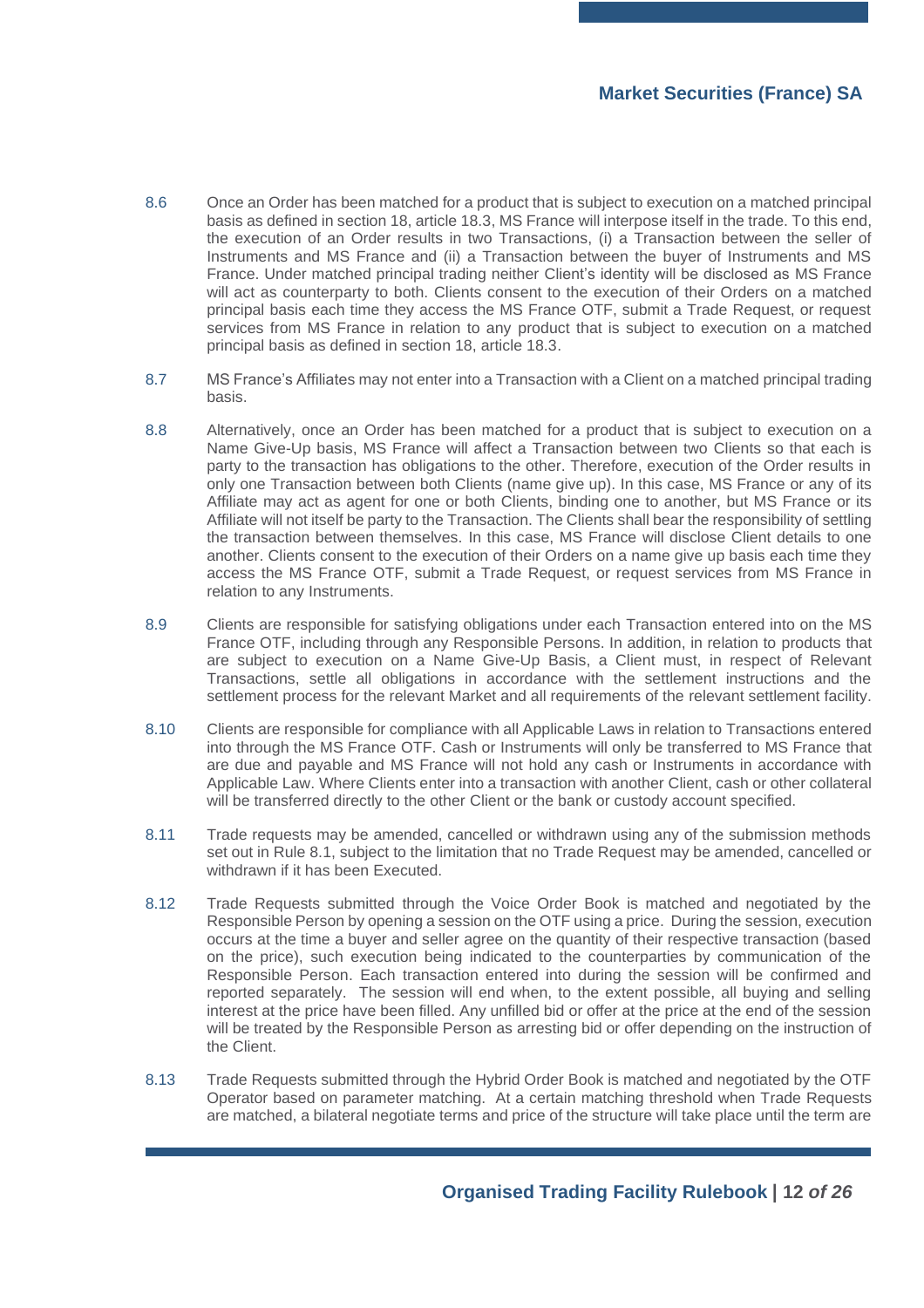agreed and credit checks are undertaken. During the matching parameter process all clients will be able to see interests being matched anonymously. The bilateral negotiation is only between the parties to the matched Trade Requests. The length of the matching session is set by the OTF operator and vary at length, at the discretion of the OTF Operator. Any unmatched Trade Requests will be removed from the Hybrid Order Book at the end of a matching session.

- 8.14 Where a Client disconnects from a Trading System, which is being accessed through a GUI or API, Trade Requests in the relevant Instruments can be cancelled and withdrawn. Clients should note that any cancellation of Trade Requests will not be automatically processed for Instruments operating under a voice protocol.
- 8.15 Trading on the MS France OTF shall take place on each Business Day, other than TARGET holidays. The Operator reserves the right to determine additional Trading Days after prior announcement thereof to the Clients. For this purpose, "Business Day" means every weekday that is not a TARGET holiday.

Except under discretionary circumstances, usual trading hours are: 8:00-19:00 (Paris Time). These trading hours are indicative and may vary according specificities of the Financial Products in order to ensure fair and orderly trading.

## <span id="page-12-0"></span>**9 Financial Instruments**

- 9.1 MS France shall determine which Financial Instruments shall be admitted to and made available for trading on the MS France OTF and the parameters for Transactions to be entered into.
- 9.2 The list of Instruments may be changed, suspended or removed at any time and for any reason. Any decision to changed, suspend, removed or reinstate any suspended or removal of Instruments will be made public by OTF Operator.

The decision to suspend or remove a Instrument from trading on the MS France OTF is taken if the Instrument no longer complies with the rules of the OTF, unless such a step would be likely to cause significant damage to investors' interests or the orderly functioning of the OTF. The following criteria will base MS France decision to suspend or remove a Instrument from trading:

•A National Competent Authority has published a decision to suspend or forbid the negotiation for that Instrument:

•MS France settlement agent has informed MS France of their decision to stop offering their clearing services for that Instrument;

•The level of liquidity of that Instrument.

The decision of MS France regarding the suspension or removal of trading of a Instrument is generally effected after the close of the day's trading on the OTF and will be made public in a timely and efficient manner to all Clients through MS France website, or as may have been otherwise notified by a Client to the Responsible Person prior to the commencement of the following Trading Day.

If trading in specific Instrument is suspended in whole or in part, no new orders or prices may be entered in respect of such Instrument for the duration of the suspension and all orders which are not matched prior to the time of suspension shall be cancelled.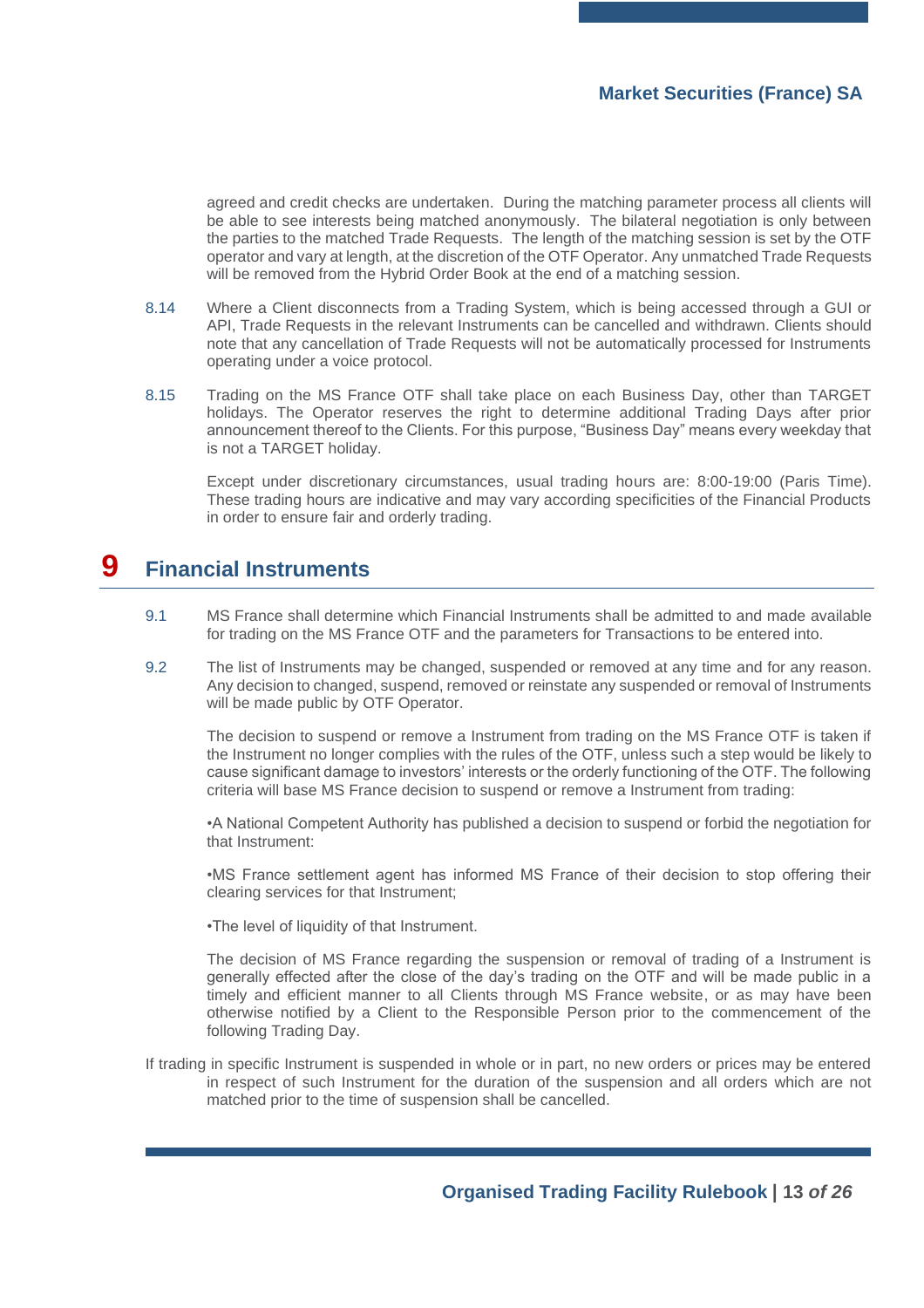- 9.3 The only instruments that can be entered into through the MS France OTF are Instruments. MS France will decide which instruments can be traded through the MS France OTF based on a number of criteria including:
	- (a) the ability to enter into such transactions and Clients' desire to do so;
	- (b) whether, in the view of MS France, there is sufficient liquidity to trade them through the MS France OTF;
	- (c) whether there is sufficient information in the public domain about the terms of the instruments and how to value them and (where applicable) their underlying asset and how to determine their price.
- 9.4 The list of Instruments to be made available for trading on the MS France OTF shall be set out in the Market Segment Rules (Section [18\)](#page-20-0) and published on the Website.

## <span id="page-13-0"></span>**10 Trading Rules and Fair and Orderly Trading**

- 10.1 Orders will be taken by phone or electronically in accordance with the OTF Rules and the MS France Terms of Business and negotiations will be undertaken by message, phone or electronically.
- 10.2 Clients will comply with the requirements for electronic access and order submission.
- 10.3 Clients acknowledges that MS France OTF does not allow the use of Algorithmic trading to submit messages (as mentioned in Article L. 420-3, III of the FMC.
- 10.4 Clients acknowledges that MS France does not allow direct electronic access ("DEA" as mentioned in Article L. 420-3, IV of the FMC).
- 10.5 Limits may be imposed on the number, volume and/or value of Trade Requests entered into through the MS France OTF, and/or the price at which Trade Requests are entered, and Trade Requests will be rejected that exceed such thresholds and/or which are clearly erroneous.
- 10.6 MS France may take action it reasonably considers to be appropriate in relation to any issues identified in a Trading System. Trading Privileges may be withdrawn or adjusted or a Trading System may be shut down if MS France reasonably considers it to be necessary to do so.
- 10.7 Clients agree to comply with the requirements for the physical and electronic security of the system, access to it and the data that passes through it and Clients will take all reasonable steps to ensure that Responsible Persons do so. In particular, Clients will notify MS France of the list of Responsible Persons, and any changes in those personnel, and they will use any logins and passwords that are provided. Clients are responsible for any activity that occurs pursuant to the use of logins and passwords provided to any Responsible Person.
- 10.8 Where a Transaction in respect of a Cleared Instrument that is concluded on the MS France OTF is not accepted by the applicable Clearing House, the MS France OTF shall void such Transaction.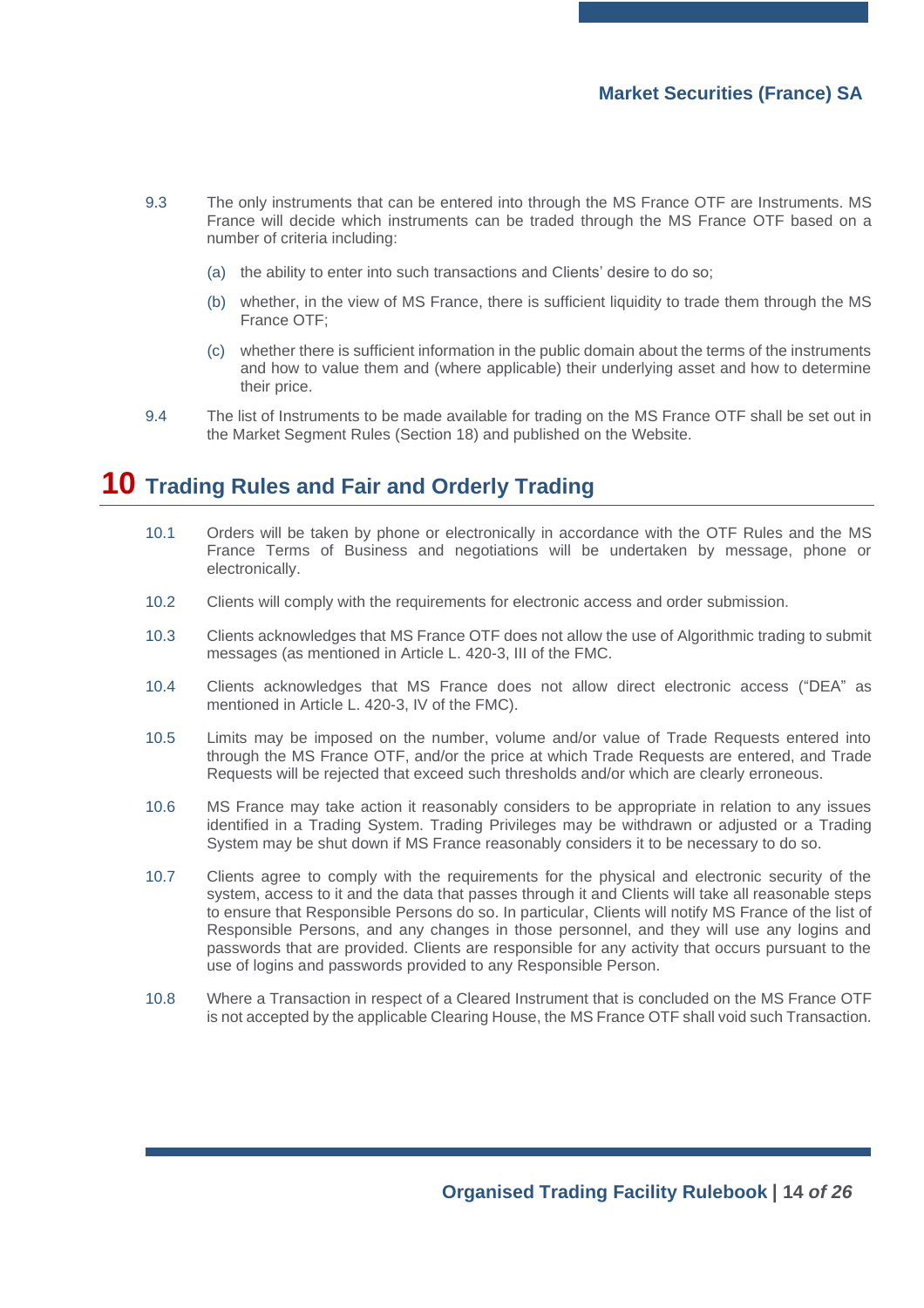# <span id="page-14-0"></span>**11 Conduct Obligations**

- 11.1 If Clients have been categorised as a Professional Client, MS France has a duty to take all sufficient steps to obtain the best possible result. In this case, when MS France exercises Order Discretion, MS France will act in accordance with MS France's Order Execution Policy for which the MS France OTF will be an execution venue.
- 11.2 Where Execution Discretion is exercised, discretion is exercised in accordance with the OTF Rules, which have been designed to achieve the best possible result. Information on the quality of execution will be published on the Website in accordance with MiFID II.
- 11.3 The provisions on conflicts of interest in MS France's Terms of Business apply to the operation of the MS France OTF.
- 11.4 All telephone and other conversations and any electronic communications may be recorded and such recordings may be monitored. A copy of a recording can be made available on request for up to five years, and on the AMF's request for up to seven years, from the date of the conversation. The recordings may also be used as evidence in the event of a dispute or investigation.
- 11.5 A confirmation will be provided detailing the terms of any transaction executed through the MS France OTF in accordance with MS France's Terms of Business.
- 11.6 Clients will provide such information as may be reasonably required in order to comply with any obligations under Applicable Law in relation to the Transactions entered into. Information related to any Trade Requests, or other information generated in connection with the use of the MS France OTF, may be provided to the AMF or any other regulator in accordance with Applicable Law.

## <span id="page-14-1"></span>**12 Monitoring and Surveillance**

- 12.1 MS France will monitor Orders, cancellations and Transactions to check for statistical patterns, identify infringements, disorderly trading and conduct that may indicate market abuse or systems disruptions, including by the following means:
	- (a) Notifications;
	- (b) Ad hoc requests for information;
	- (c) Audit rights;
	- (d) Investigations; and
	- (e) Pre- and post-trade monitoring.
- 12.2 MS France has arrangements in place to prevent disorderly trading and breaches of regulatory requirements, which may include limits on the number of Orders sent to the MS France OTF, mechanisms to manage volatility and pre- and post-trade controls. MS France may:
	- (a) request information about Client's organisational arrangements and trading controls;
	- (b) withdraw Trading Privileges or suspend access to a Trading System or the request of a Regulatory Authority;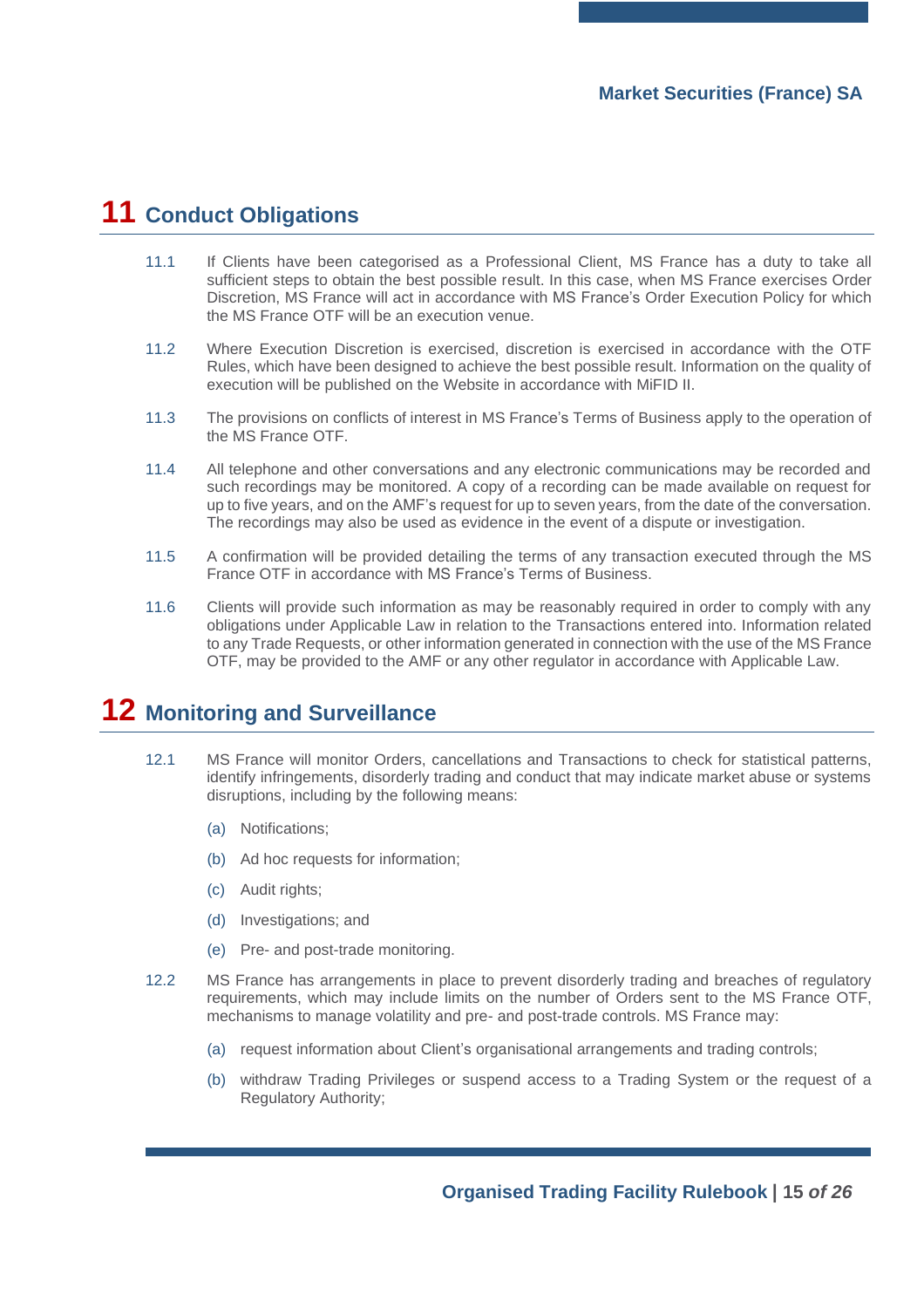- (c) cancel unexecuted Orders submitted where there appears to be an error or following a suspension; and
- (d) cancel or revoke a Transaction in case of malfunction of the MS France OTF's mechanisms to manage volatility or the operational functions of a Trading System.
- 12.3 If MS France considers that a Client has failed to comply with any Rule, an investigation may be undertaken. Clients will cooperate with any such investigation and provide such information as may be requested. In the event of failure to comply, access may be suspended to the MS France OTF and membership terminated.
- 12.4 MS France is required to notify the AMF of any significant breaches of the Rules or disorderly trading conditions or conduct that may indicate market abuse, to supply them and any other Regulatory Authority with information and to assist them in investigating and prosecuting the same.
- 12.5 MS France may take disciplinary action against a Client in respect of any act or omission that amounts to a material breach of these Rules and suspend or restrict a Client's (or some or all of the Client's Responsible Person) Trading Privileges on the MS France OTF when a matter is under investigation, provided that such suspension or restriction shall only be put in place where there is a reasonable suspicion that the Client has committed a material breach of these Rules.
- 12.6 MS France may, in its absolute discretion, impose sanctions on a Client (or some or all of the Client's Authorised Representatives) for a material breach of the Rules constituting either or both of the following:
	- (a) temporary suspension; and
	- (b) termination of participation.
- 12.7 In the event of any alleged breach or suspected breach by a Client of these Rules, MS France shall notify the Client of the commencement of an investigation along with sufficient information to allow the Client to assess the alleged breach, save where such notification is precluded by Applicable Law.
- 12.8 MS France will investigate the facts of each case. In each case, MS France shall determine whether to impose any of the sanctions in relation to a breach of the Rules. In coming to such a determination, MS France shall take into account a number of factors, including without limitation:
	- (a) the nature and seriousness of the Rule breach and the duration and frequency of misconduct;
	- (b) how the Rule breach came to light (e.g. whether flagged by the Client under investigation);
	- (c) the actual or potential market impact of the Rule breach, and any other repercussions;
	- (d) the extent to which the Rule breach was deliberate or reckless;
	- (e) the compliance history of the Client under investigation, and specific history regarding the Rule breach in question and whether any warning notices have previously been issued to the Client in relation to the Rule; and
	- (f) the consistent and fair application of the Rules (any precedents of similar Rule breaches).
- 12.9 Upon conclusion of its investigation, MS France will decide what action is necessary in each instance and shall communicate such decision promptly to the Client.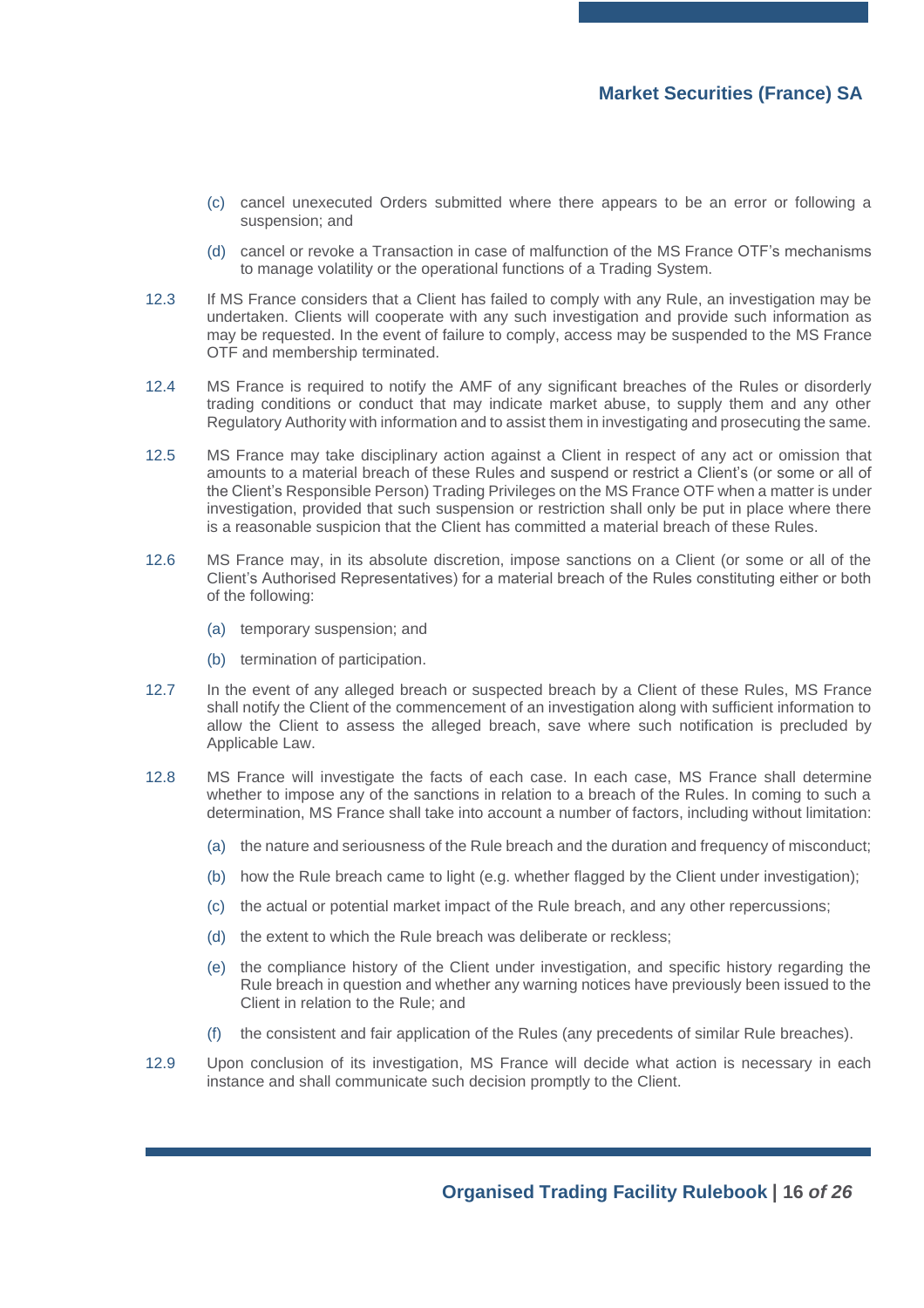12.10 During its investigation, MS France shall permit the Client reasonable opportunity to submit petitions and/or information in relation to the alleged breach and MS France shall take such submissions into account in reaching a conclusion as to any necessary action.

# <span id="page-16-0"></span>**13 Error Trades Policy**

- 13.1 MS France can review a Transaction on request from a Client or at its own discretion. The review will be carried out by the Membership and Rules Committee (the Committee).
- 13.2 The Committee has the right to cancel or adjust any Transaction which is an Error Trade in the interest of maintaining a fair and orderly market.
- 13.3 A request for review of a Transaction by a Client must be made within 15 minutes from the time of execution of the relevant Transaction and by e-mail to **[compliance@market-securities.com](mailto:compliance@market-securities.com)**
- 13.4 Review requests received after 15 minutes from the time of execution of the Transaction will only be considered where there are unusual or mitigating circumstances resulting in the delay in requesting a review.
- 13.5 When exercising discretion in relation to a review request, the Committee will take into account the circumstances of the request, and each request will be reviewed on a case-by-case basis.
- 13.6 After receiving the review request, MS France shall promptly inform, by telephone or email, each other counterparty to the Transaction that the Transaction is subject to a review request.
- 13.7 To determine whether a Transaction constitutes an Error Trade, the Committee may contact/consult other Clients and other market participants and may consider any relevant information, including but not limited to:
	- (a) the last traded price on MS France OTF in the relevant instrument;
	- (b) any existing or recent quotes, Orders or trades in the relevant instrument on MS France OTF at the time of execution of the relevant Transaction;
	- (c) the price of the same or related instrument in another market;
	- (d) market conditions at the time of the relevant Transaction including levels of activity and volatility; and
	- (a) any other factor which the Committee may deem relevant.
- 13.8 If the relevant Transaction is determined to be an Error Trade, the counterparties shall take such action as the Committee requires to put into effect any adjustment or cancellation. Failure by any Client to comply with any instruction from the Committee to cancel or adjust an Error Trade is a breach of the OTF Rules.
- 13.9 The decision of the Committee will be final.
- 13.10 The unavailability of counterparty credit shall not by itself render a trade an Error Trade.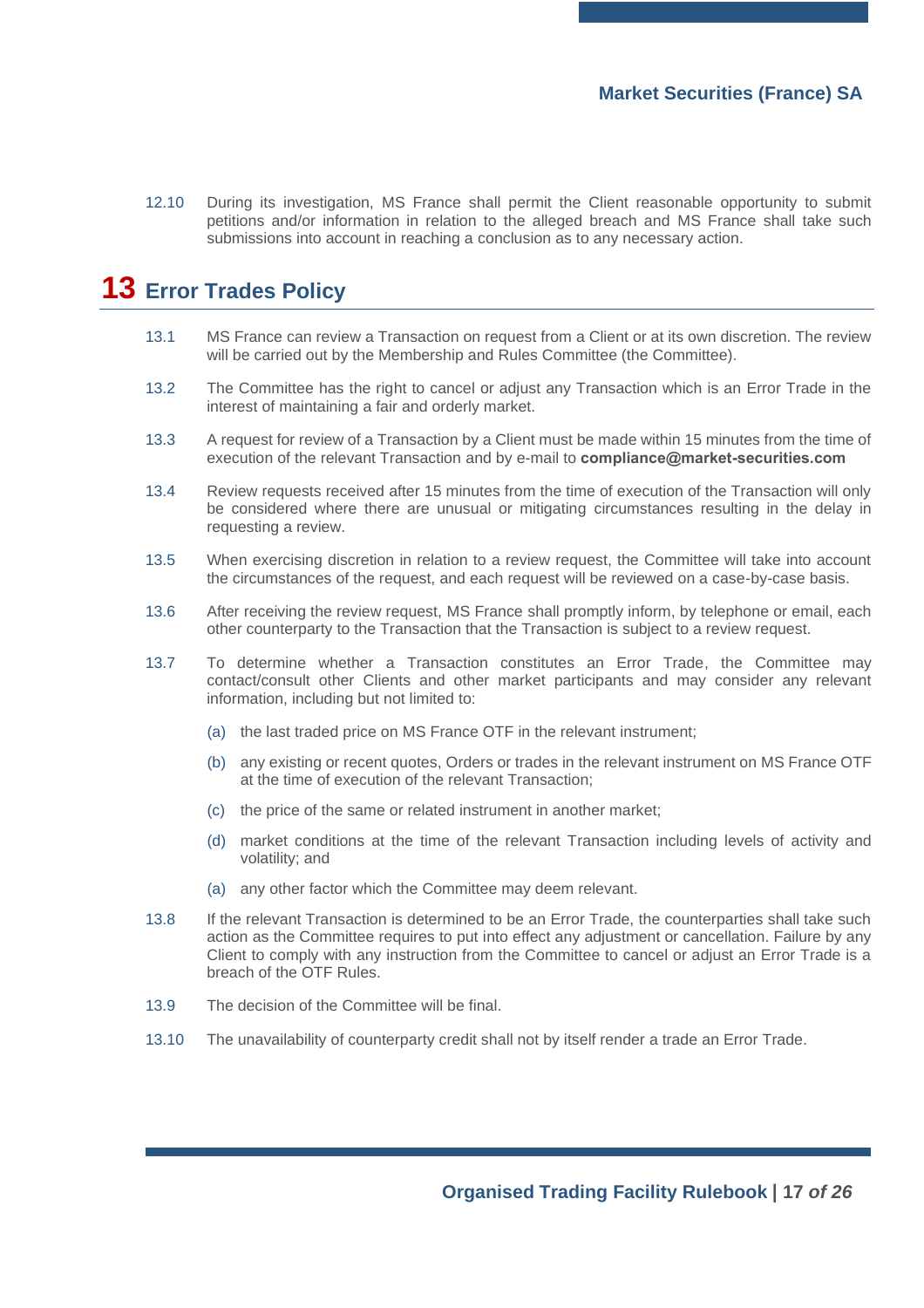## <span id="page-17-0"></span>**14 Transparency and Transaction Reporting**

- <span id="page-17-2"></span>14.1 MS France is required by Applicable Law to publish on a continuous basis during Trading Hours, details of Orders, including current bid and offer prices and the depth of trading interest at those prices which are advertised through Trading System ("**Pre-Trade Data**") MS France may, in its absolute discretion, apply any pre-trade Transparency Waivers (subject to regulatory approval) for which any transactions executed across the MS France OTF may be eligible. Where MS France has been granted a Transparency Waiver, MS France will be exempted from the requirement to publish Pre-Trade Data to the extent provided for by the applicable Transparency Waiver.
- <span id="page-17-3"></span>14.2 MS France is also required by Applicable Law to publish, as close to real-time as technically possible, the price, volume and time of the Transactions executed on the MS France OTF ("**Post-Trade Data**"). MS France may, in its absolute discretion apply a Deferral (subject to regulatory approval) from publication of all or part of Post-Trade Data. Where MS France has been granted a Deferral, MS France may effect deferred publication of Post-Trade Data to the extent provided for by the applicable Deferral. [More details on the deferrals that have been granted are available on request or on the Website.]
- 14.3 Pre-Trade Data and Post-Trade Data are published in a machine-readable format and made publicly available on MS France's Approved Publication Arrangement (APA) website or via an electronic feed offered by the APA.
- 14.4 Clients are responsible for undertaking their own transaction reporting requirements as required by Applicable Law. In the event the Client is classified as  $3<sup>rd</sup>$  country investment firm that is not subject to MiFIR/MiFID, MS France OTF will report on their behalf as per Article 26(5) of MiFIR.
- 14.5 If a Client is not required by Applicable Law to submit a Transaction Report but MS France, as the operator of MS France OTF is required to submit such a report in respect of a Transaction to which the Client is party, then the Client must provide all information requested to complete and submit such report on a timely basis and ensure that such information is accurate, current and complete.
- 14.6 MS France may not be permitted to execute a transaction for any Client unless the relevant legal entity identifier (LEI) code has been provided.
- 14.7 MS France may enter into contractual relationships with third party service providers to transmit transaction reporting and transparency information to the relevant competent authority and the market and may transmit such information through an ARM or APA or CTP or another provider.

## <span id="page-17-1"></span>**15 Transparency Waivers and Deferrals**

- 15.1 MS France with respect to Transactions on derivatives, bonds and structured products, may use, as per Article 9 of MiFIR, the Transparency Waivers relating to:
	- (a) orders that are large in scale compared with normal market size and orders held in an order management facility of the trading venue pending disclosure;
	- (b) actionable indications of interest in request-for-quote and voice trading systems that are above a size specific to the financial instrument, which would expose liquidity providers to undue risk and takes into account whether the relevant market participants are retail or wholesale investors;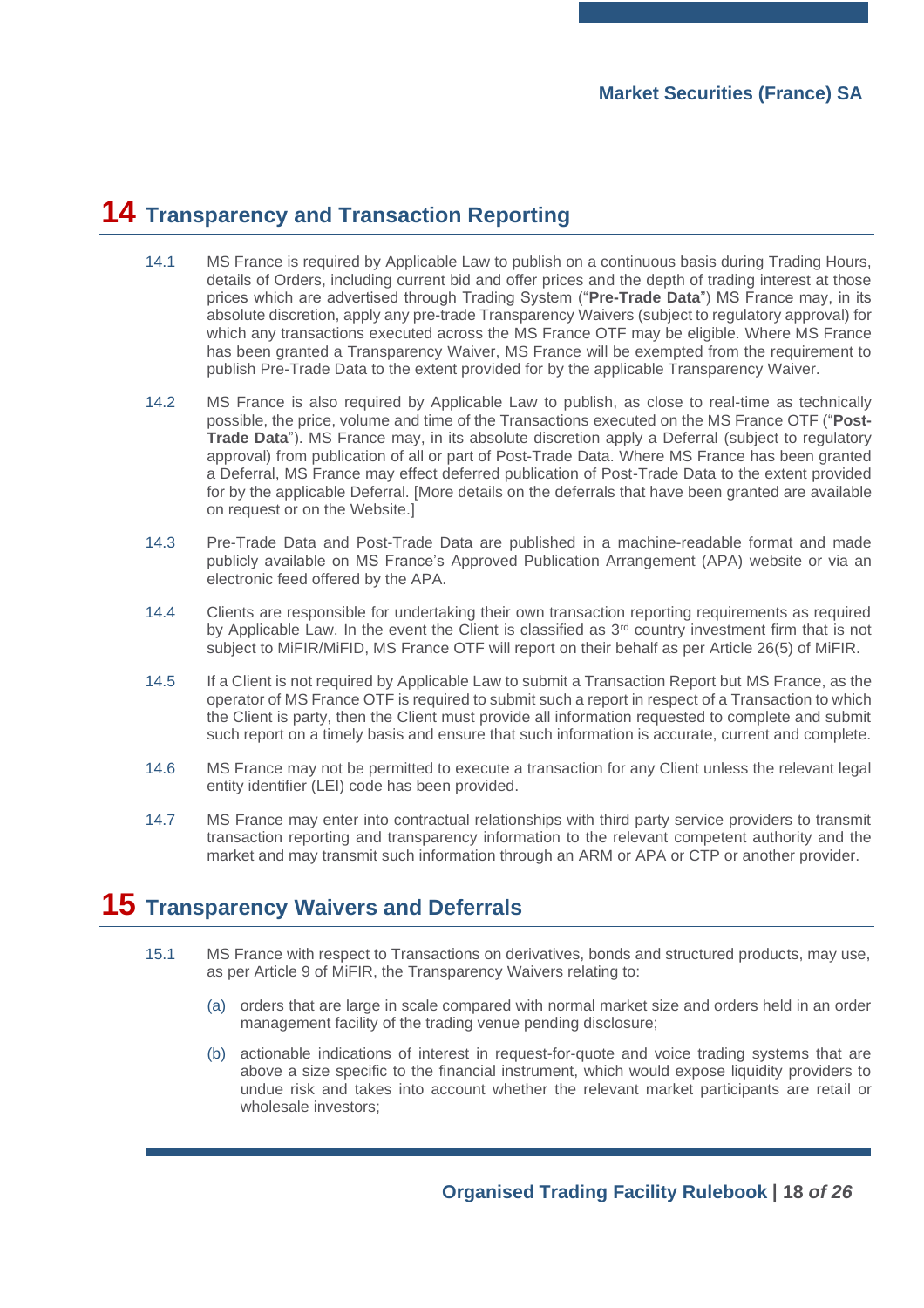(c) derivatives which are not subject to the trading obligation specified in Article 28 and other financial instruments for which there is not a liquid market.

MS France, as an OTF Operator will fulfill its obligations to publish transparency information about an Order submitted to the MS France OTF or Trade executed to the MS France OTF through a dedicated Approved Publication Arrangement (APA). The APA supports both the application of pre-trade waivers and post-trade deferrals. The APA applies deterministic logic, on order and trade information, based on the Annex I of Commission delegated regulation (EU) 2017/583 of 14 July 2016. The APA determines if the instrument qualifies for a waiver/deferral based on order or trade data provided by MS France OTF. The APA makes publicly available, in a machine-readable format, the transparency report.

- 15.2 MS France has applied for the following waivers as per EU regulation No 600/2014, Article 9:
	- (a) Pre-Trade
		- Article 9(1)(a) of MiFIR in respect of orders that are large in scale compared with normal market size
		- Article 9(1)(a) of MiFIR in respect of orders held in an order management facility of the trading venue pending disclosure
		- Article 9(1)(b) of MiFIR (SSTI)
		- Article 9(1)(c) of MiFIR in respect of other financial instruments for which there is not a liquid market
	- (b) Post-Trade
	- Indefinite Aggregation- Article 11(3c) of MiFIR
	- Deferred Publication Article 11(3b) of MiFIR

All transparency publications will be made to the public as close as to real time as possible.

15.3 More details on the Transparency Waivers that have been granted are available on request or on the Website.

## <span id="page-18-0"></span>**16 OTF Data and Information**

- 16.1 MS France may make market data regarding Trade Requests, Transactions and any other related information available to Clients and other persons at such times and in such manner (whether through the MS France OTF, financial information service provider or otherwise) as it may determine from time to time.
- 16.2 All OTF Data or related information provided to Clients in connection with its use of the MS France OTF is proprietary to MS France (or the service provider, as applicable).
- 16.3 Clients are not permitted to retransmit, redistribute, or otherwise disclose such OTF data or information to any third party, including without limitation in aggregated format, or to incorporate it into a benchmark, without MS France's (or, as applicable, the relevant service provider's) prior agreement, except as required by Applicable Law.

# <span id="page-18-1"></span>**17 Settlement Arrangements**

17.1 Clients shall settle each Transaction in accordance with the terms of the Confirmation through the settlement arrangements agreed with or specified by MS France from time to time.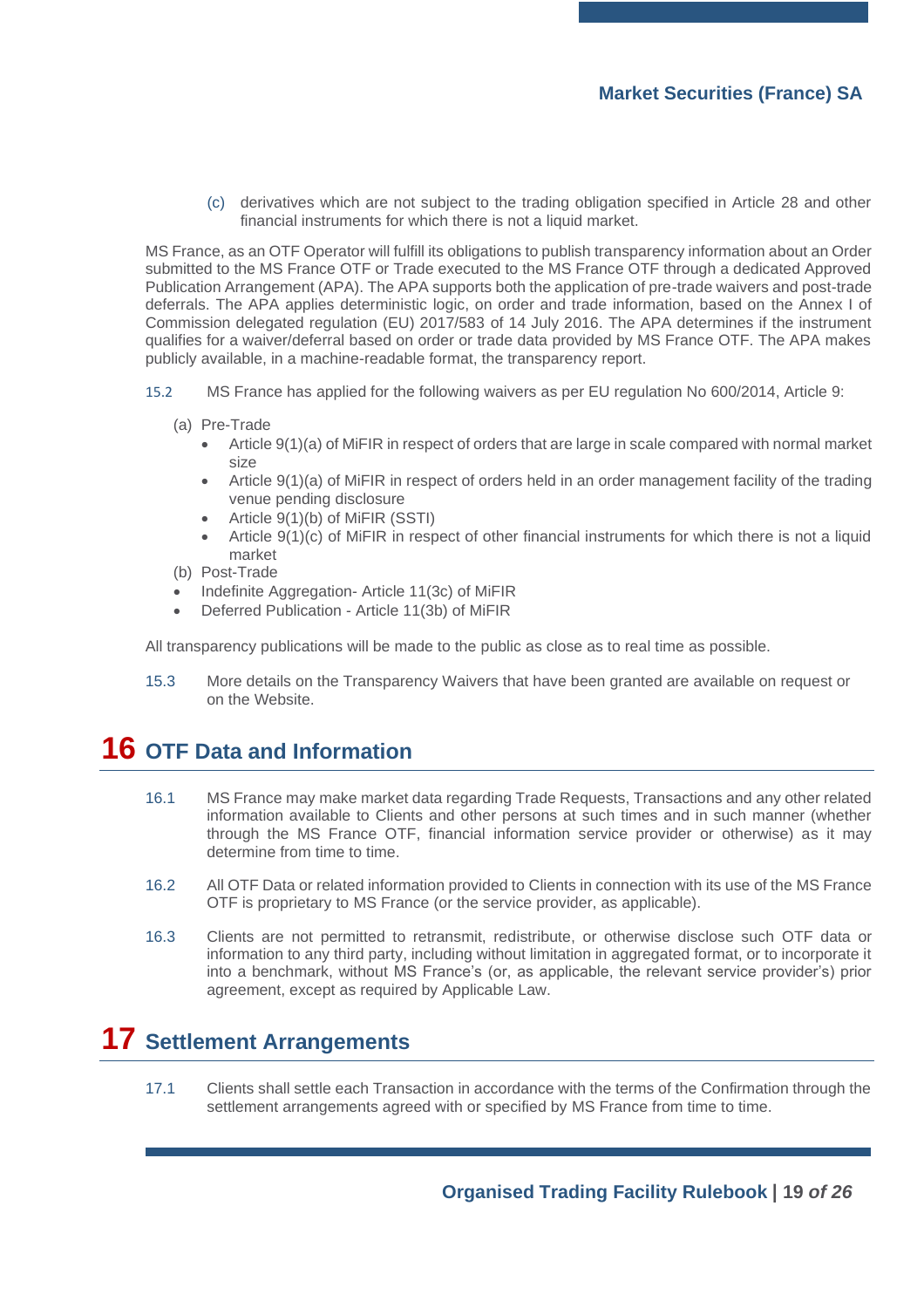- 17.2 For matched principal transaction matched on MS France OTF, MS France takes part to the Transaction. Clients do not know each other and deal with MS France simultaneously. Both trading and settlement are "matched principal". Matched principal Transactions may be settled through Global Prime Partners Ltd (GPP) the settlement agent. MS France will provide or make available to each Client the details of the Transaction in order to facilitate prompt settlement of these Transactions. These Transactions will be cleared by GPP.
- 17.3 For name give up Transactions, MS France is not part to the Transaction. Clients contract directly with each other in relation to a Transaction, each Client is responsible for settlement of every Transaction it enters into irrespective of any arrangements it has made with any third party and whether the Client acted as principal or agent in relation to the Transaction.
- 17.4 Transactions are for standard settlement for the Instrument as determined by MS France and communicated to Clients by email or other durable medium and confirmed in the Confirmation.
- 17.5 A Client selling Instruments is responsible for ensuring the delivery of the Instruments or the Underlying (or the documents of title thereto together with transfer documentation) to the other party no later than the contractual settlement date and a Client buying Instruments is responsible for ensuring the transfer of money to the other party no later than contractual settlement date and in each case in accordance with procedures that may be specified by MS France.
- 17.6 Partial settlements are permitted at the absolute discretion of MS France OTF.
- 17.7 Each Transaction relating to a Cleared Instrument shall be cleared through the relevant CCP and Client must provide MS France OTF with details of clearing account with relevant CCP or with a Clearing Member of such CCP.
- 17.8 MS France, as an Operator of the OTF will send information related to each Transaction for any Cleared Instrument executed on the MS France OTF to the relevant CCP through an Affirmation Hub immediately after the execution of the Transaction. Client must ensure that they auto-affirm the Transactions in the Affirmation Hub to enable automatic submission to the relevant CCP.
- 17.9 Any Transaction executed on the MS France OTF which is rejected for clearing by the relevant CCP shall be void; however, when the rejection is due to a technical or clerical problem, MS France will submit a new Transaction with the same economics terms for clearing as soon as practicable. MS France, as an operator of the OTF, shall not be subject to the requirements of Article 8 of MiFIR for the submission to clearing of the second Transaction.
- 17.10 The following provisions shall apply when any of the counterparty to a Transaction or a Transaction itself is subject to CFTC Regulations:

17.10.1 For the purpose of this rule 16.11 (inclusive), the following terms shall have the meaning prescribed below:

CEA means the Commodity Exchange Act, as amended from time to time;

CFTC means the Commodity Futures Trading Commission or any successor thereto;

CFTC Regulations means any rules and regulations issued by the CFTC;

DCO means a CFTC-registered derivative clearing organization;

Exempt DCO means any clearing organization that has been exempted from the DCO registration by the CFTC;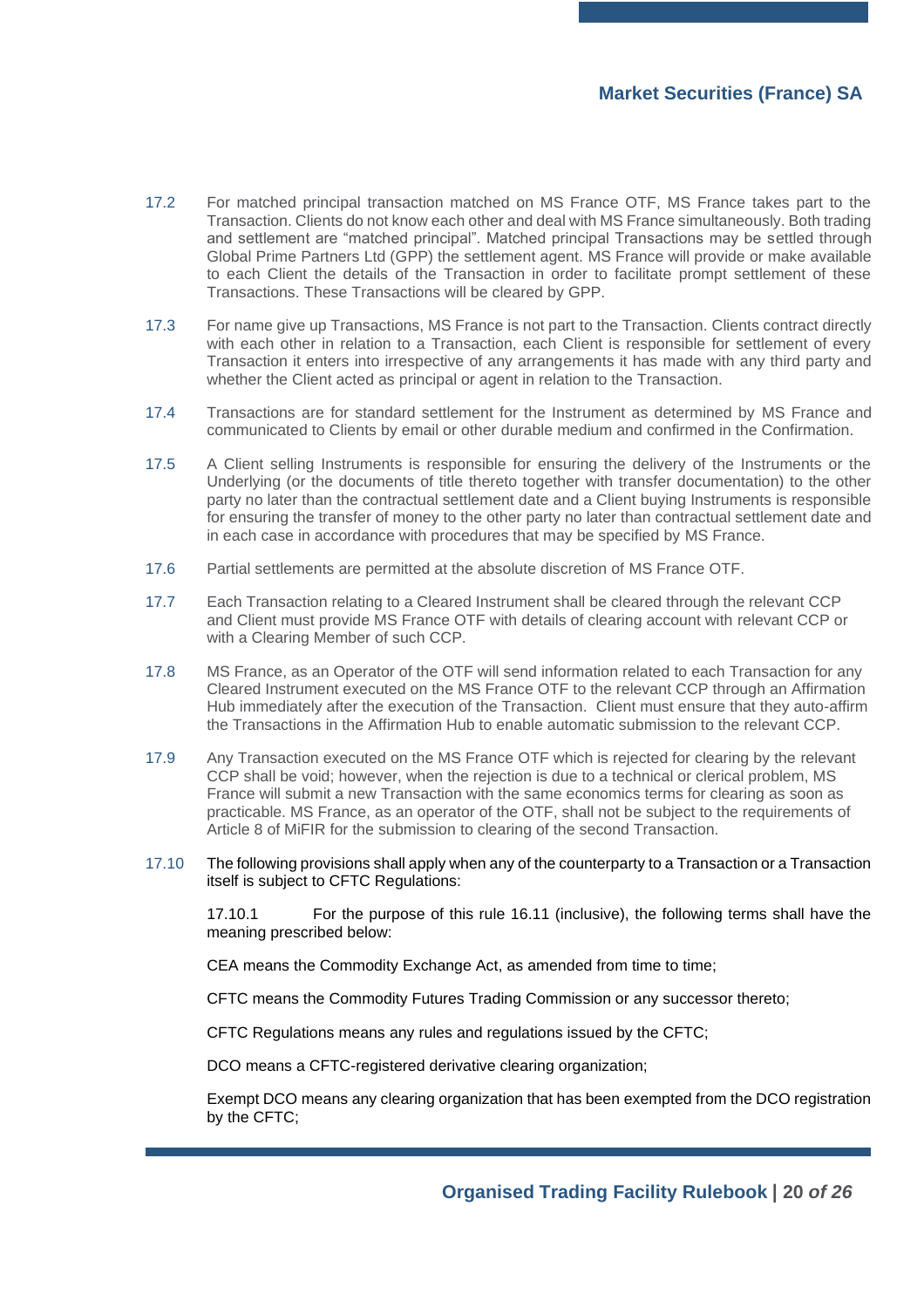FCM means Futures Commission Merchant as defined under the CFTC Regulations;

Swap Transaction means an Instrument that meets the "swap" definitions under the CFTC Regulations;

US Person means any Client who has been classified as an Eligible Contract Participant within the meaning set forth in section 1a(18) of the CEA.

17.10.2 Any Swap Transactions executed by a U.S. Person on the MS France OTF will be subject to the following clearing -related requirements:

(a) if the Swap Transaction is a "customer" position subject to section 4d of the CEA and intended to be cleared, Client must have arrangement to clear the Swap Transaction through an FCM at a DCO; and

(b) if the Swap Transaction is a "proprietary" position under CFTC Regulation 1.3(y) and intended to be cleared, Client must have arrangement to clear the Swap Transaction through a DCO or an Exempt DCO.

(c) if a Swap Transaction executed on the MS France OTF is subject to clearing requirement under Part 50 of the CFTC Regulation, and is entered into by a person who falls under Section 2(h)(1) of the CEA, Client must have arrangement to clear the Swap Transaction either through a DCO or an Exempt DCO, provided that, consistent with (a) above, if the Swap Transaction is a "customer" position subject to Section 4d of the CEA, Client must ensure that the clearing arrangement is made through an FCM at a DCO, and cannot be cleared through an Exempt DCO.

## <span id="page-20-0"></span>**18 Market Segment Rules – Hybrid Segment**

- 18.1 These are the Market Segment Rules for the hybrid segment of the MS France OTF. They are to be read in conjunction with, and form part of, the OTF Rules. The Market Segment Rules set out the manner in which each asset classes are traded on the MS France OTF.
- 18.2 The following definitions apply in these Market Segment Rules, in addition to the definitions contained in section [3](#page-3-0) of these Rules:

"Hybrid Products" means the Financial Instruments and Transactions set out below.

"Voice Order Book" means a Trading System that, subject to discretion, matches Trade Requests based upon or incorporating voice negotiation.

"Hybrid Order Book" means a Trading System that, subject to discretion, matches Trade Requests based upon electronic input of interests, negotiation and matching.

18.3 Trading is permitted in the following instruments and, subject to the discretion of the broker, the following order types are permitted for each instrument: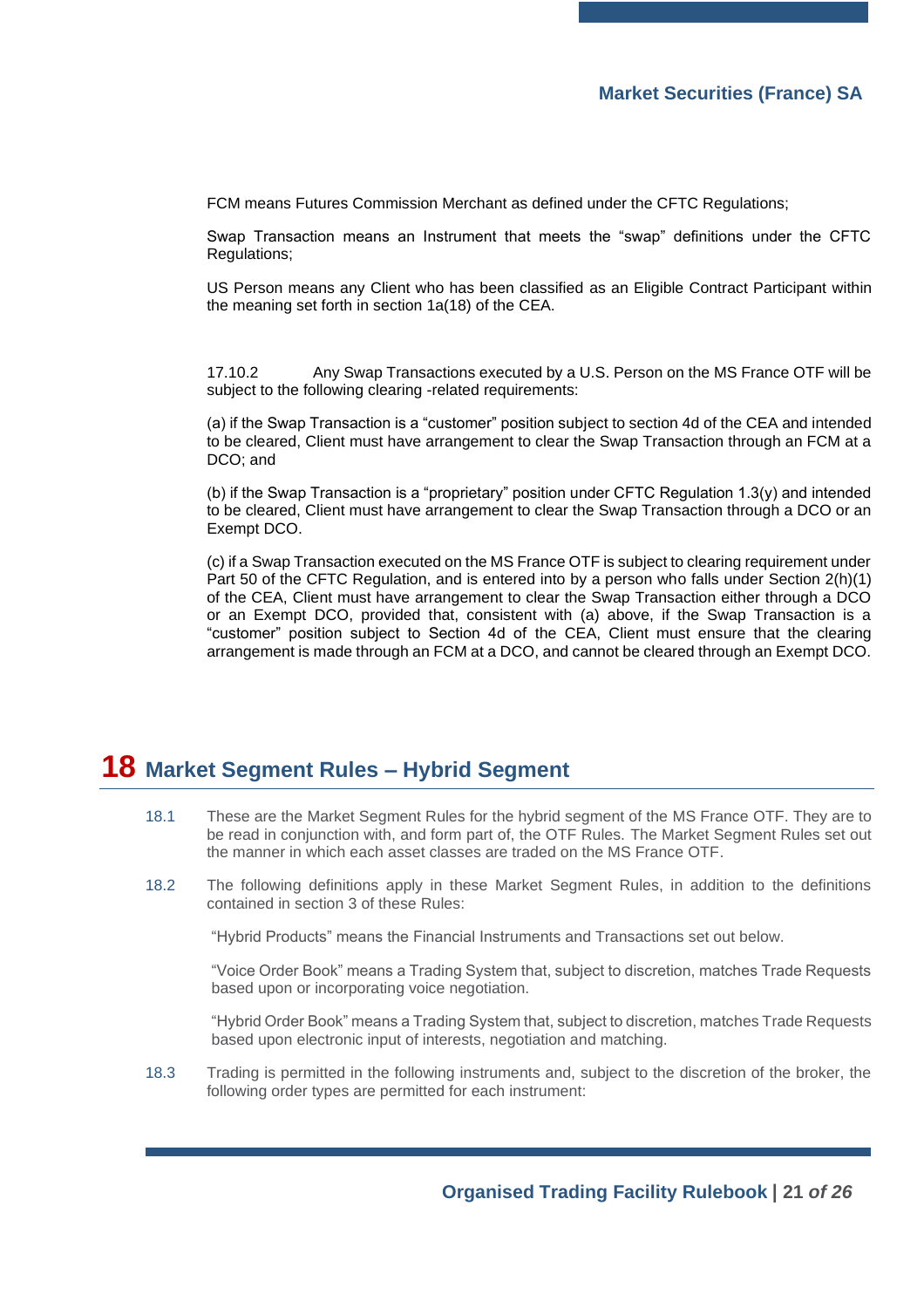## **List of eligible Instruments traded on MS France OTF**

#### **Asset Class – Fixed Income Security (Bond)**

| <b>Product</b>                    | Order types (for all products)                                        |  |
|-----------------------------------|-----------------------------------------------------------------------|--|
| AT1, T1, Cocos, Prefs             |                                                                       |  |
| AT1, T1, Cocos, Prefs (New Issue) |                                                                       |  |
| <b>Hybrids</b>                    |                                                                       |  |
| Sub Insurance/Fins                |                                                                       |  |
| T <sub>2</sub>                    |                                                                       |  |
| <b>SSA</b>                        | All or None (AON)                                                     |  |
| <b>Senior Financials</b>          | Good for Day (GTD)<br>Good till cancelled (GTC)<br>Fill or Kill (FOK) |  |
| <b>FRNs</b>                       |                                                                       |  |
| HY, X-OVER                        | Once Cancels Other (OCO)                                              |  |
| Emerging Mkts excl. Middle East   | <b>Limit Order</b>                                                    |  |
| <b>Middle East Sovereigns</b>     |                                                                       |  |
| G20, NOK, CHF IG                  |                                                                       |  |
| All Government Bonds (ex JPN)     |                                                                       |  |
| Japanese Govt. Bonds              |                                                                       |  |
| <b>Illiquid Issues</b>            |                                                                       |  |

#### **Execution Methodology**

#### **Matched Principal Trading**

- For Fixed Income Security (Bonds), only where the client has consented to the process, MS France shall be involved in executing client's orders through matched principal trading whereby MS France acts as buyer to the seller of the OTF Financial Product and as seller to the buyer of the OTF Financial Product.

- Execution of an Order shall then result in the creation of two Transactions:
- i) A Transaction between the buyer of Financial Instruments and MS France; and
- (ii) A Transaction between the seller of Financial Instruments and MS France.

**Name Give Up**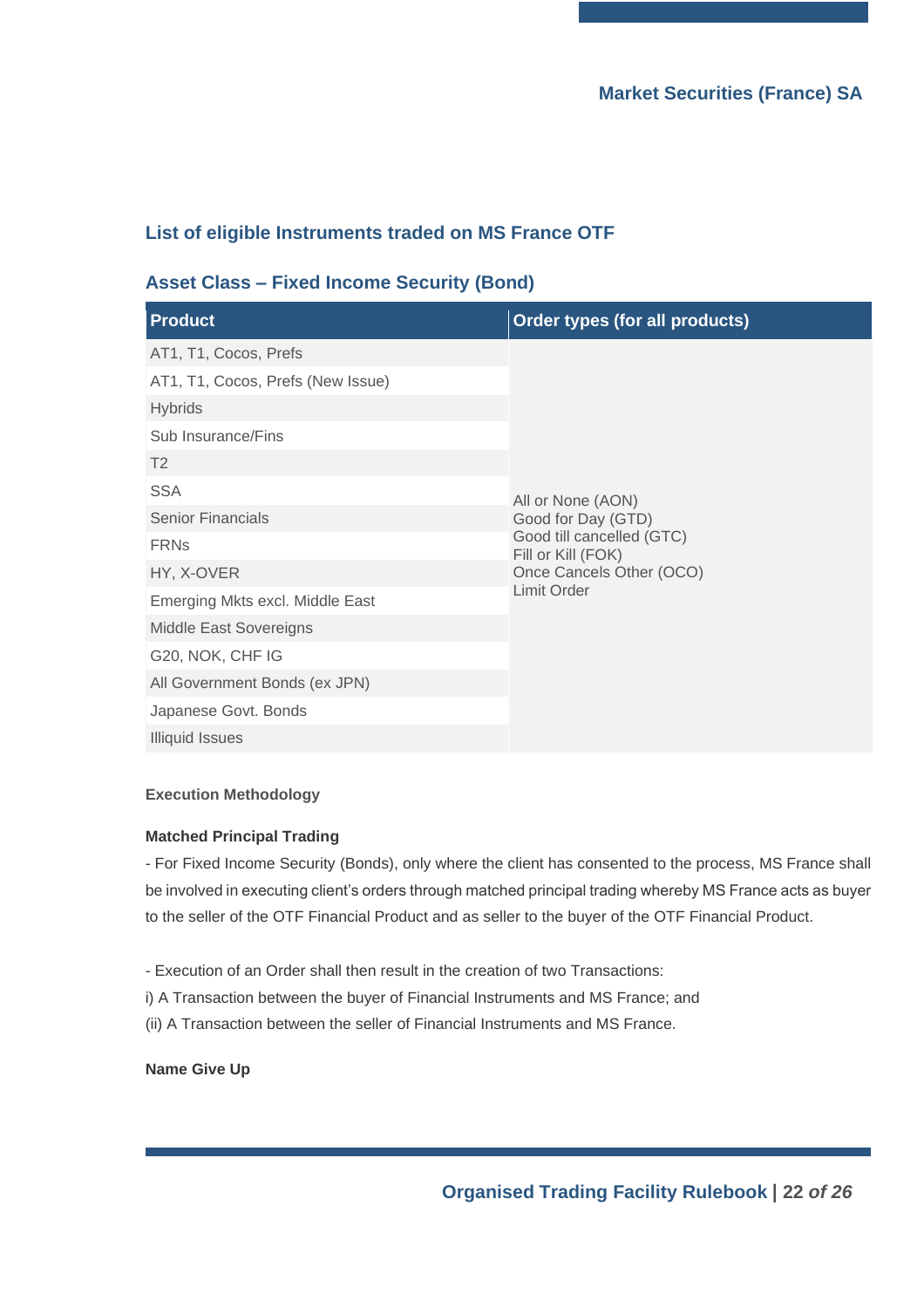- Execution of an Order may result in only one transaction between both counterparties. Once the trade is confirmed to both, the parties shall bear the responsibility of settling the transaction between themselves (Name Give Up transactions).

- Every Financial Products tradable on the OTF may be executed through Name Give up.

- Trade requests may be placed via voice. Upon receipt of trade requests, the IOIs or Orders will be placed on the Voice Order Book.

#### **Asset Class – OTC Derivatives Equity Variance Swaps, Exotics and Total Return Swap**

| <b>Product</b>                                 | Order types (for all products)                                                          |  |
|------------------------------------------------|-----------------------------------------------------------------------------------------|--|
| <b>Equity Variance Swap</b>                    |                                                                                         |  |
| Exotics - Index Underlying                     | All or None (AON)<br>Good for Day (GTD)                                                 |  |
| Exotic - Single Stocks Underlying              |                                                                                         |  |
| Total Return Swap - GC baskets                 | Good till Cancelled (GTC)                                                               |  |
| Total Return Swap - Single names               | Fill or Kill (FOK)<br>One cancels Other (OCO)<br>Limit Order<br>Request for Quote (RFQ) |  |
| Total Return Swap - Non-GC basket              |                                                                                         |  |
| Total Return Swap - including dividend payment |                                                                                         |  |
| Total Return Swap – interaction with > Clients |                                                                                         |  |

Execution Methodology

#### **Name Give Up**

- Execution of an Order may result in only one transaction between both counterparties. Once the trade is confirmed to both, the parties shall bear the responsibility of settling the transaction between themselves (Name Give Up transactions).

- Every Financial Products tradable on the OTF may be executed through Name Give up.

- Trade requests may be placed via electronic or voice. Upon receipt of trade requests, the IOIs or Orders may be placed in either the Voice Order Book or the Hybrid Order Book at the discretion of the OTF Operator.

#### **Asset Class – Structured Products from the secondary market**

| l Product           | <b>Order types (for all products)</b> |
|---------------------|---------------------------------------|
| Credit linked notes | All or None (AON)                     |

**Organised Trading Facility Rulebook | 23** *of 26*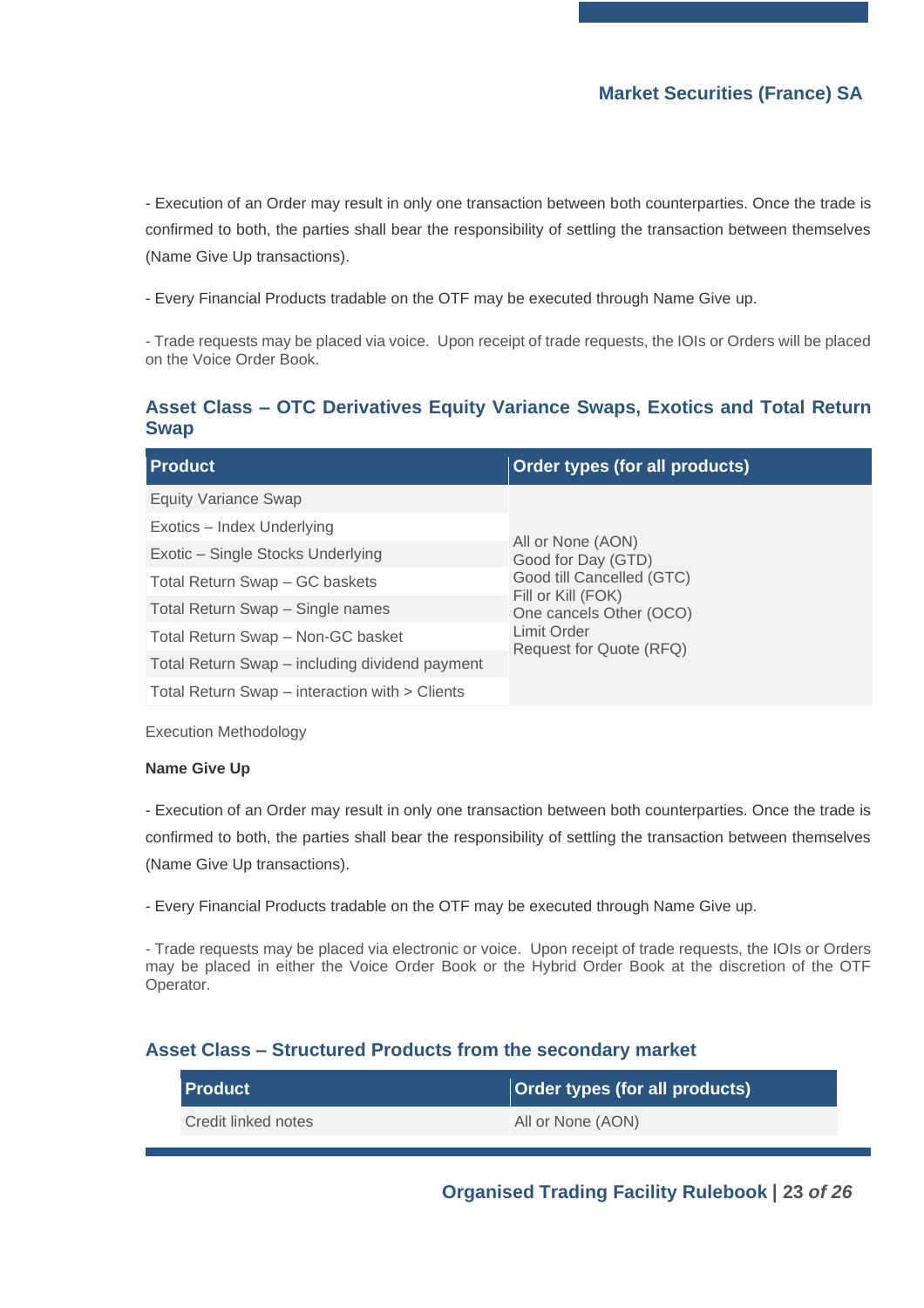| Floaters / CMS linked notes      | Good for Day (GTD)<br>Good till cancelled (GTC)               |  |
|----------------------------------|---------------------------------------------------------------|--|
| Capital protected notes          | Fill or Kill (FOK)<br>Once Cancels Other (OCO)<br>Limit Order |  |
| Reverse Convertibles / Autocalls |                                                               |  |
| <b>Trackers</b>                  |                                                               |  |
| Warrants et Certificats          |                                                               |  |

#### **Execution Methodology**

#### **Matched Principal Trading**

- For Structured Products only where the client has consented to the process, MS France shall be involved in executing client's orders through matched principal trading whereby MS France acts as buyer to the seller of the OTF Financial Product and as seller to the buyer of the OTF Financial Product.

- Execution of an Order shall then result in the creation of two Transactions:

i) A Transaction between the buyer of Financial Instruments and MS France; and

(ii) A Transaction between the seller of Financial Instruments and MS France.

- Trade requests may be placed via voice. Upon receipt of trade requests, the IOIs or Orders will be placed on the Voice Order Book.

#### **Asset Class – Interest Rate Derivatives**

| <b>Product</b>                                                                                      | Order types (for all products)                                                                                                                                                |
|-----------------------------------------------------------------------------------------------------|-------------------------------------------------------------------------------------------------------------------------------------------------------------------------------|
| <b>Cross Currency Swap</b><br><b>Fixed to Float Swap</b><br>Float to Float Swap                     | All or None (AON)<br>Good for Day<br>Good till Date (GTD)<br>Good till cancelled (GTC)<br>Fill or Kill (FOK)<br>One Cancels Other (OCO)<br>Market Order<br><b>Limit Order</b> |
| <b>Basis Swap</b><br>Curve<br>Fly<br>3s6s Basis<br>Eurex/LCH Basis<br>Euribor/Eonia Basis<br>Gadget |                                                                                                                                                                               |
| <b>Swaptions</b>                                                                                    |                                                                                                                                                                               |

**Organised Trading Facility Rulebook | 24** *of 26*